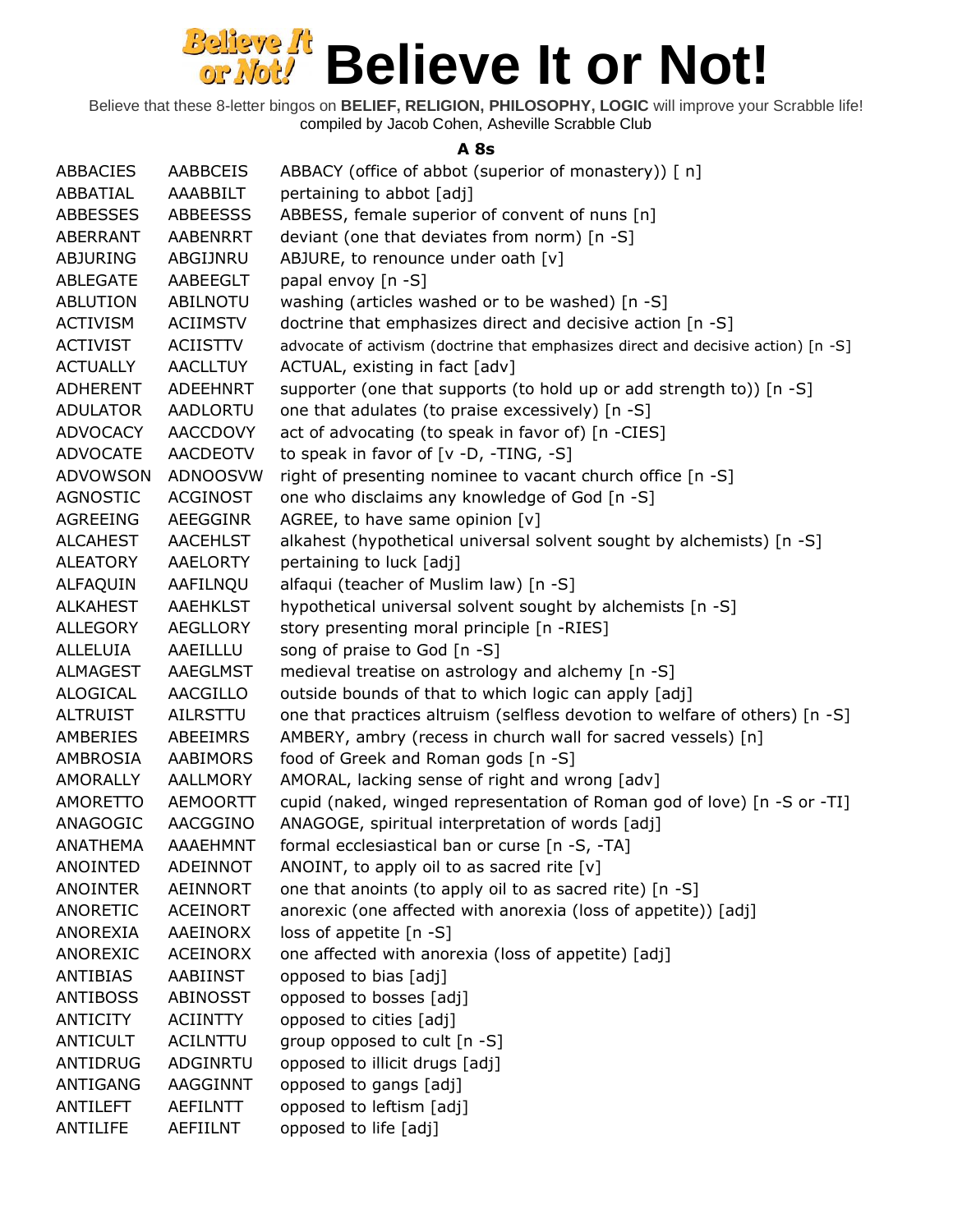| ANTILOGY        | <b>AGILNOTY</b> | contradiction in terms or ideas [n -GIES]                                                   |
|-----------------|-----------------|---------------------------------------------------------------------------------------------|
| ANTIMALE        | AAEILMNT        | opposed to men [adj]                                                                        |
| ANTINOME        | AEIMNNOT        | one that is opposite to another [n -S]                                                      |
| <b>ANTINOMY</b> | <b>AIMNNOTY</b> | contradiction between two seemingly valid principles [n -MIES]                              |
| ANTINUKE        | AEIKNNTU        | person who opposes use of nuclear power plants or nuclear weapons [n -S]                    |
| <b>ANTIPHON</b> | <b>AHINNOPT</b> | psalm or hymn sung responsively [n -S]                                                      |
| ANTIPILL        | <b>AIILLNPT</b> | opposing use of contraceptive pills [adj]                                                   |
| ANTIPODE        | <b>ADEINOPT</b> | exact opposite $[n -S]$                                                                     |
| ANTIPOPE        | <b>AEINOPPT</b> | one claiming to be pope in opposition to one chosen by church law [n -S]                    |
| <b>ANTIPORN</b> | <b>AINNOPRT</b> | opposed to pornography [adj]                                                                |
| ANTIRAPE        | AAEINPRT        | concerned with preventing rape [adj]                                                        |
| ANTIRIOT        | AIINORTT        | designed to prevent or end riots [adj]                                                      |
| <b>ANTIROCK</b> | <b>ACIKNORT</b> | opposed to rock music [adj]                                                                 |
| ANTISMUT        | AIMNSTTU        | opposed to pornography [adj]                                                                |
| <b>ANTISNOB</b> | <b>ABINNOST</b> | one that is opposed to snobbery [n -S]                                                      |
| APAGOGIC        | AACGGIOP        | APAGOGE, establishment of thesis by showing its contrary to be absurd [adj]                 |
| APHORISE        | <b>AEHIOPRS</b> | to aphorize (to write or speak in aphorisms) [v -D, -SING, -S]                              |
| APHORISM        | <b>AHIMOPRS</b> | brief statement of truth or principle [n -S]                                                |
| <b>APHORIST</b> | <b>AHIOPRST</b> | one that aphorizes (to write or speak in aphorisms) [n -S]                                  |
| APHORIZE        | AEHIOPRZ        | to write or speak in aphorisms [v -D, -ZING, -S]                                            |
| APOLOGAL        | <b>AAGLLOOP</b> | pertaining to apologue (allegory (story presenting moral principle)) [adj]                  |
| <b>APOLOGIA</b> | AAGILOOP        | formal justification or defense [n -S, -E]                                                  |
| <b>APOLOGUE</b> | <b>AEGLOOPU</b> | allegory (story presenting moral principle) [n -S]                                          |
| <b>APOSTACY</b> | <b>AACOPSTY</b> | apostasy (abandonment of one's faith or principles) [n -CIES]                               |
| <b>APOSTASY</b> | <b>AAOPSSTY</b> | abandonment of one's faith or principles [n -SIES]                                          |
| <b>APOSTATE</b> | AAEOPSTT        | one who commits apostasy (abandonment of one's faith or principles) [n -S]                  |
| <b>APOTHEGM</b> | <b>AEGHMOPT</b> | maxim (brief statement of general truth or principle) [n -S]                                |
| AQUARIAN        | AAAINQRU        | member of old sects that used water rather than wine in religious ceremonies [n -S]         |
| <b>ARGUABLE</b> | AABEGLRU        | capable of being argued (present reasons for or against) [adj]                              |
| ARGUFIED        | ADEFGIRU        | ARGUFY, to argue stubbornly [v]                                                             |
| <b>ARGUFIER</b> | AEFGIRRU        | one that argufies (to argue stubbornly) [n -S]                                              |
| <b>ARGUFIES</b> | <b>AEFGIRSU</b> | ARGUFY, to argue stubbornly [v]                                                             |
| <b>ARGUMENT</b> | <b>AEGMNRTU</b> | discussion involving different points of view [n -S]                                        |
| <b>ASHTANGA</b> | <b>AAAGHNST</b> | type of yoga (Hindu philosophy involving physical and mental disciplines) [n -S]            |
| <b>ASPERGES</b> | <b>AEEGPRSS</b> | Roman Catholic rite [n ASPERGES]                                                            |
| <b>ASSERTED</b> | <b>ADEERSST</b> | ASSERT, to state positively [v]                                                             |
| <b>ASSERTER</b> | <b>AEERRSST</b> | one that asserts (to state positively) [n -S]                                               |
| <b>ASSERTOR</b> | <b>AEORRSST</b> | asserter (one that asserts (to state positively)) [n -S]                                    |
| <b>ASTHANGA</b> | AAAGHNST        | ashtanga (type of yoga (Hindu philosophy involving physical and mental disciplines)) [n -S] |
| ATARAXIC        | <b>AAACIRTX</b> | tranguilizing drug [n -S]                                                                   |
| <b>ATHANASY</b> | <b>AAAHNSTY</b> | immortality [n -SIES]                                                                       |
| <b>ATONABLE</b> | AABELNOT        | ATONE, to make amends or reparation [adj]                                                   |
| ATTAGIRL        | AAGILRTT        | used to express encouragement or approval to woman or girl [interj]                         |
| <b>ATTESTED</b> | <b>ADEESTTT</b> | ATTEST, to affirm to be true or genuine [v]                                                 |
| <b>ATTESTER</b> | <b>AEERSTTT</b> | one that attests (to affirm to be true or genuine) [n -S]                                   |
| <b>ATTESTOR</b> | <b>AEORSTTT</b> | attester (one that attests (to affirm to be true or genuine)) [n -S]                        |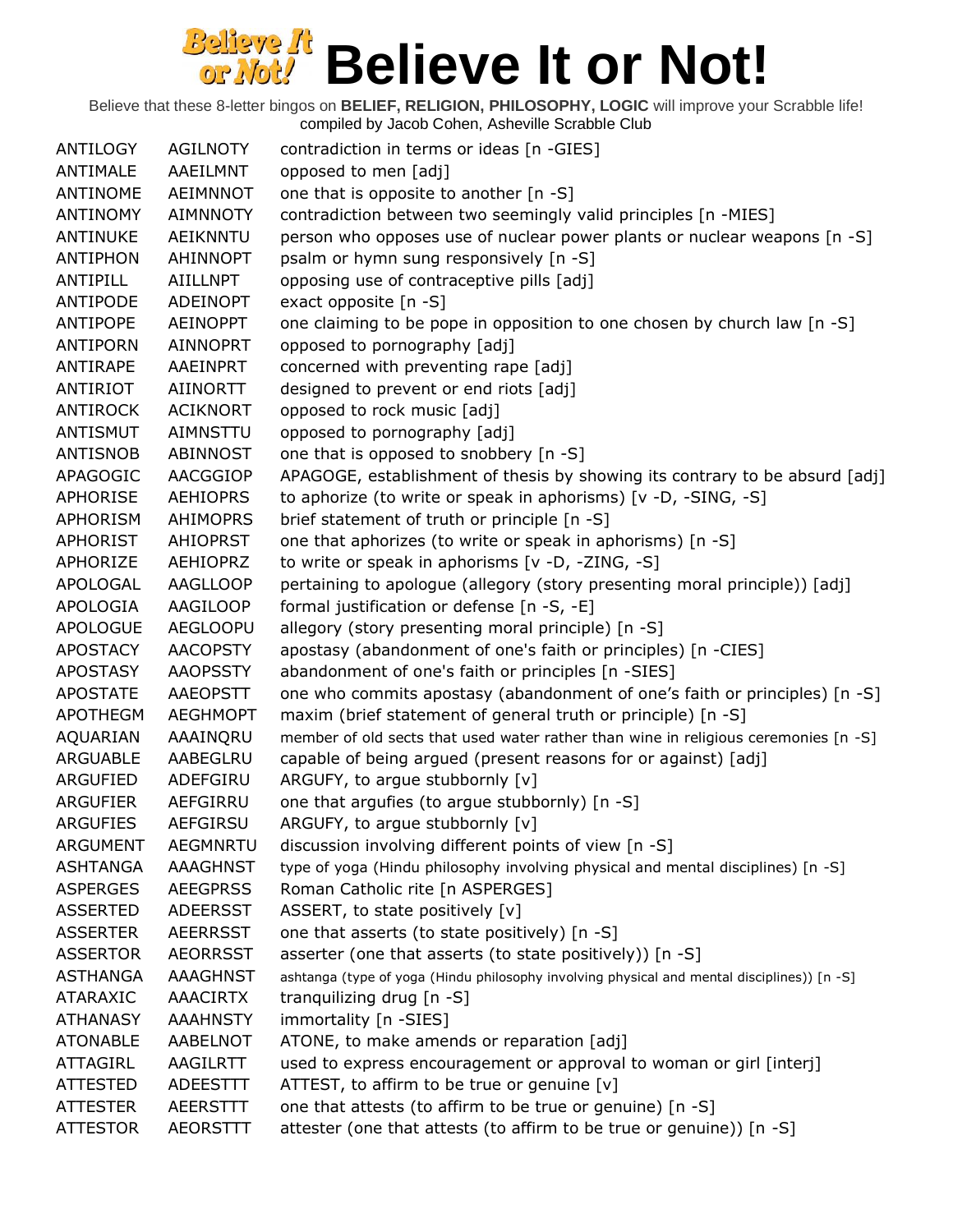| <b>ATTICISM</b> | <b>ACIIMSTT</b> | concise and elegant expression [n -S]                                            |
|-----------------|-----------------|----------------------------------------------------------------------------------|
| <b>ATTICIST</b> | ACIISTTT        | one who uses atticisms (concise and elegant expression) [n -S]                   |
| <b>ATTICIZE</b> | ACEIITTZ        | to use atticisms (concise and elegant expression) [v -D, -ZING, -S]              |
| <b>AUGURIES</b> | AEGIRSUU        | AUGURY, practice of auguring [n]                                                 |
| <b>AUGURING</b> | AGGINRUU        | AUGUR to foretell from omens [v]                                                 |
| <b>AUGUSTER</b> | <b>AEGRSTUU</b> | AUGUST, inspiring reverence or admiration [adj]                                  |
| <b>AUGUSTLY</b> | <b>AGLSTUUY</b> | AUGUST, inspiring reverence or admiration [adv]                                  |
| <b>AUMBRIES</b> | ABEIMRSU        | AUMBRY, ambry (recess in church wall for sacred vessels) [n]                     |
| <b>AUSPICES</b> | ACEIPSSU        | AUSPEX, soothsayer of ancient Rome [n]                                           |
| <b>AUSPICES</b> | <b>ACEIPSSU</b> | AUSPEX, soothsayer of ancient Rome [n]                                           |
| <b>AUTOGENY</b> | <b>AEGNOTUY</b> | production of living organisms from inanimate matter [n -NIES]                   |
| <b>AVERRING</b> | AEGINRRV        | AVER, to declare positively [v]                                                  |
| <b>AVOWABLE</b> | AABELOVW        | AVOW, to declare openly [adj]                                                    |
| <b>AVOWABLY</b> | AABLOVWY        | AVOW, to declare openly [adv]                                                    |
| <b>AVOWEDLY</b> | <b>ADELOVWY</b> | AVOW, to declare openly [adv]                                                    |
| AXIOLOGY        | <b>AGILOOXY</b> | study of values and value judgments [n -GIES]                                    |
| <b>AYURVEDA</b> | <b>AADERUVY</b> | Hindu system of medicine [n -S]                                                  |
|                 |                 | <b>B</b> 8s                                                                      |
| <b>BALEFIRE</b> | <b>ABEEFILR</b> | bonfire $[n - S]$                                                                |
| <b>BAPTIZER</b> | ABEIPRTZ        | baptist (one who baptizes) [n -S]                                                |
| <b>BARGHEST</b> | <b>ABEGHRST</b> | goblin (evil or mischievous creature) [n -S]                                     |
| <b>BARGUEST</b> | ABEGRSTU        | barghest (goblin (evil or mischievous creature)) [n -S]                          |
| <b>BASENESS</b> | <b>ABEENSSS</b> | state of being base (morally low) [n -ES]                                        |
| <b>BASILICA</b> | <b>AABCIILS</b> | ancient Roman building [n -E, -S]                                                |
| <b>BASILISK</b> | <b>ABIIKLSS</b> | fabled serpent [n -S]                                                            |
| <b>BATTIEST</b> | ABEISTTT        | BATTY, crazy (insane (mentally unsound)) [adj]                                   |
| <b>BEADSMAN</b> | <b>AABDEMNS</b> | one who prays for another [n -MEN]                                               |
| <b>BEATIFIC</b> | <b>ABCEFIIT</b> | blissful (very happy) [adj]                                                      |
| <b>BEDESMAN</b> | <b>ABDEEMNS</b> | beadsman (one who prays for another) [n -MEN]                                    |
| <b>BEJABERS</b> | ABBEEJRS        | bejesus (exclamation used as mild oath) [n -ES]                                  |
| <b>BEJEEZUS</b> | <b>BEEEJSUZ</b> | bejesus (exclamation used as mild oath) [n -ES]                                  |
| <b>BERRETTA</b> | ABEERRTT        | biretta (cap worn by clergymen) [n -S]                                           |
| <b>BESTIARY</b> | <b>ABEIRSTY</b> | collection of animal fables [n -RIES]                                            |
| <b>BETHESDA</b> | <b>ABDEEHST</b> | chapel (place of worship) [n -S]                                                 |
| <b>BIASEDLY</b> | ABDEILSY        | BIAS, to prejudice [adv]                                                         |
| <b>BIASSING</b> | ABGIINSS        | BIAS, to prejudice [v]                                                           |
| <b>BIBLICAL</b> | ABBCIILL        | BIBLE, authoritative publication [adj]                                           |
| <b>BIGAMIST</b> | ABGIIMST        | one who commits bigamy [n -S]                                                    |
| <b>BINARISM</b> | <b>ABIIMNRS</b> | mode of thought based on oppositions [n -S]                                      |
| <b>BIOETHIC</b> | <b>BCEHIIOT</b> | pertaining to ethical questions arising from advances in biology [adj]           |
| <b>BIRRETTA</b> | ABEIRRTT        | biretta (cap worn by clergyman) [n -S]                                           |
| <b>BISHOPED</b> | <b>BDEHIOPS</b> | BISHOP, to appoint as bishop (head of diocese) [v]                               |
| <b>BLESSING</b> | <b>BEGILNSS</b> | prayer (devout petition to deity) [n -S] / BLESS, to sanctify (to make holy) [v] |
| <b>BODEMENT</b> | <b>BDEEMNOT</b> | omen $[n - S]$                                                                   |
| <b>BODINGLY</b> | <b>BDGILNOY</b> | ominously [adj]                                                                  |
| <b>BOGEYMAN</b> | ABEGMNOY        | terrifying creature [n -MEN]                                                     |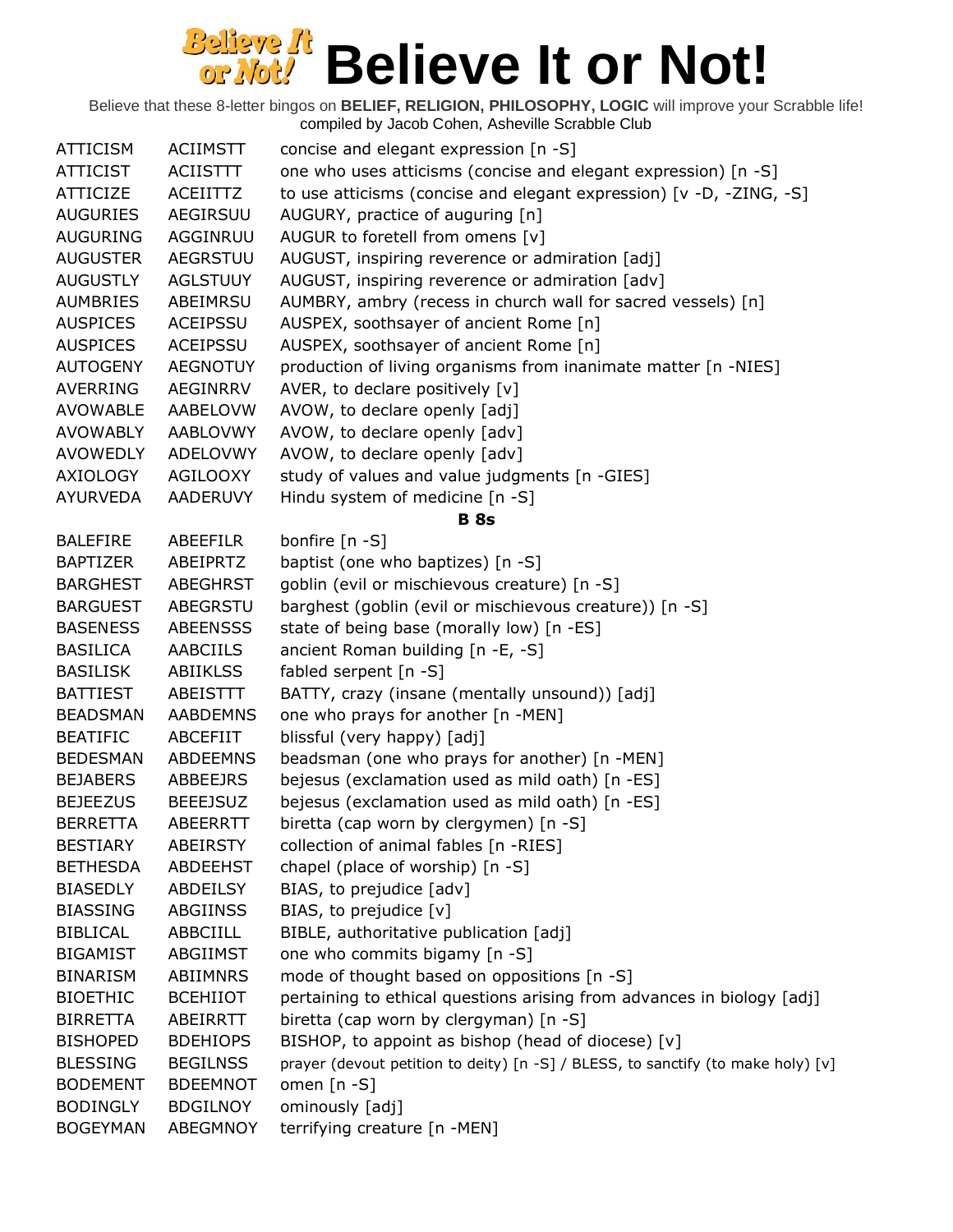| <b>BOOGYMAN</b> | <b>ABGMNOOY</b> | bogeyman (terrifying creature) [n -MEN]                                    |
|-----------------|-----------------|----------------------------------------------------------------------------|
| <b>BOTANICA</b> | AABCINOT        | shop that sells herbs and magic charms [n -S]                              |
| <b>BREVIARY</b> | ABEIRRVY        | prayer book [n -RIES]                                                      |
|                 |                 | C <sub>8s</sub>                                                            |
| <b>CABALISM</b> | <b>AABCILMS</b> | adherence to cabala (occult or secret doctrine) [n -S]                     |
| <b>CABALIST</b> | <b>AABCILST</b> | one who practices cabalism [n -S]                                          |
| CABBALAH        | AAABBCHL        | cabala (occult or secret doctrine) [n -S]                                  |
| <b>CADUCITY</b> | <b>ACCDITUY</b> | senility (mental and physical infirmity due to old age) [n -TIES]          |
| <b>CALIFATE</b> | AACEFILT        | domain of calif [n -S]                                                     |
| CALIPHAL        | <b>AACHILLP</b> | CALIPH, Muslim leader [adj]                                                |
| <b>CANONESS</b> | <b>ACENNOSS</b> | woman who lives according to canon (law decreed by church council) [n -ES] |
| CANONISE        | <b>ACEINNOS</b> | to canonize (to declare to be saint) [v -D, -SING, -S]                     |
| CANONIST        | <b>ACINNOST</b> | specialist in canon law [n -S]                                             |
| CANONIZE        | ACEINNOZ        | to declare to be saint $[v -D, -ZING, -S]$                                 |
| CANTICLE        | ACCEILNT        | hymn $[n - S]$                                                             |
| <b>CANTORIS</b> | <b>ACINORST</b> | to be sung by north side of choir in church [adj]                          |
| CANTRAIP        | <b>AACINPRT</b> | cantrip (magic spell) [n -S]                                               |
| <b>CANTUSES</b> | <b>ACENSSTU</b> | CANTUS, style of church music [n]                                          |
| CARRITCH        | <b>ACCHIRRT</b> | religious handbook [n -ES]                                                 |
| CASTEISM        | <b>ACEIMSST</b> | use of caste system [n -S]                                                 |
| CATACOMB        | AABCCMOT        | underground cemetery [n -S]                                                |
| <b>CATHEDRA</b> | AACDEHRT        | bishop's throne [n -E, -S]                                                 |
| <b>CATHEXIS</b> | <b>ACEHISTX</b> | concentration of psychic energy on person or idea [n -XES]                 |
| <b>CATHOLIC</b> | <b>ACCHILOT</b> | member of universal Christian church [n -S]                                |
| <b>CELIBACY</b> | ABCCEILY        | abstention from sexual intercourse [n -CIES]                               |
| <b>CELIBATE</b> | ABCEEILT        | one who lives life of celibacy (abstention from sexual intercourse) [n -S] |
| <b>CENOBITE</b> | <b>BCEEINOT</b> | member of religious order [n -S]                                           |
| <b>CENTRISM</b> | <b>CEIMNRST</b> | moderate political philosophy [n -S]                                       |
| <b>CENTRIST</b> | <b>CEINRSTT</b> | advocate of centrism (moderate political philosophy) [n -S]                |
| CHADARIM        | AACDHIMR        | CHEDER, heder (Jewish school) [n]                                          |
| <b>CHAPLAIN</b> | AACHILNP        | clergyman for chapel [n -S]                                                |
| <b>CHASTELY</b> | <b>ACEHLSTY</b> | CHASTE, morally pure [adv]                                                 |
| <b>CHASTEST</b> | <b>ACEHSSTT</b> | CHASTE, morally pure [adj]                                                 |
| <b>CHASTITY</b> | <b>ACHISTTY</b> | moral purity [n -TIES]                                                     |
| CHAZANIM        | AACHIMNZ        | CHAZAN, cantor (religious singer) [n]                                      |
| CHEDARIM        | ACDEHIMR        | CHEDER, heder (Jewish school) [n]                                          |
| <b>CHERUBIC</b> | <b>BCCEHIRU</b> | CHERUB, angel [adj]                                                        |
| <b>CHERUBIM</b> | <b>BCEHIMRU</b> | CHERUB, angel [n]                                                          |
| <b>CHILIASM</b> | <b>ACHIILMS</b> | religious doctrine [n -S]                                                  |
| <b>CHILIAST</b> | <b>ACHIILST</b> | supporter of chiliasm [n -S]                                               |
| <b>CHIMERIC</b> | <b>CCEHIIMR</b> | imaginary, unreal [adj]                                                    |
| <b>CHIMERIC</b> | <b>CCEHIIMR</b> | imaginary; unreal [adj]                                                    |
| <b>CHOIRBOY</b> | <b>BCHIOORY</b> | boy who sings in choir (body of church singers) [n -S]                     |
| CHRISMAL        | <b>ACHILMRS</b> | CHRISM, consecrated oil [adj]                                              |
| <b>CHRISMON</b> | <b>CHIMNORS</b> | Christian monogram [n -S or -MA]                                           |
| <b>CHRISTEN</b> | <b>CEHINRST</b> | to baptize (to administer baptism to) [v -ED, -ING, -S]                    |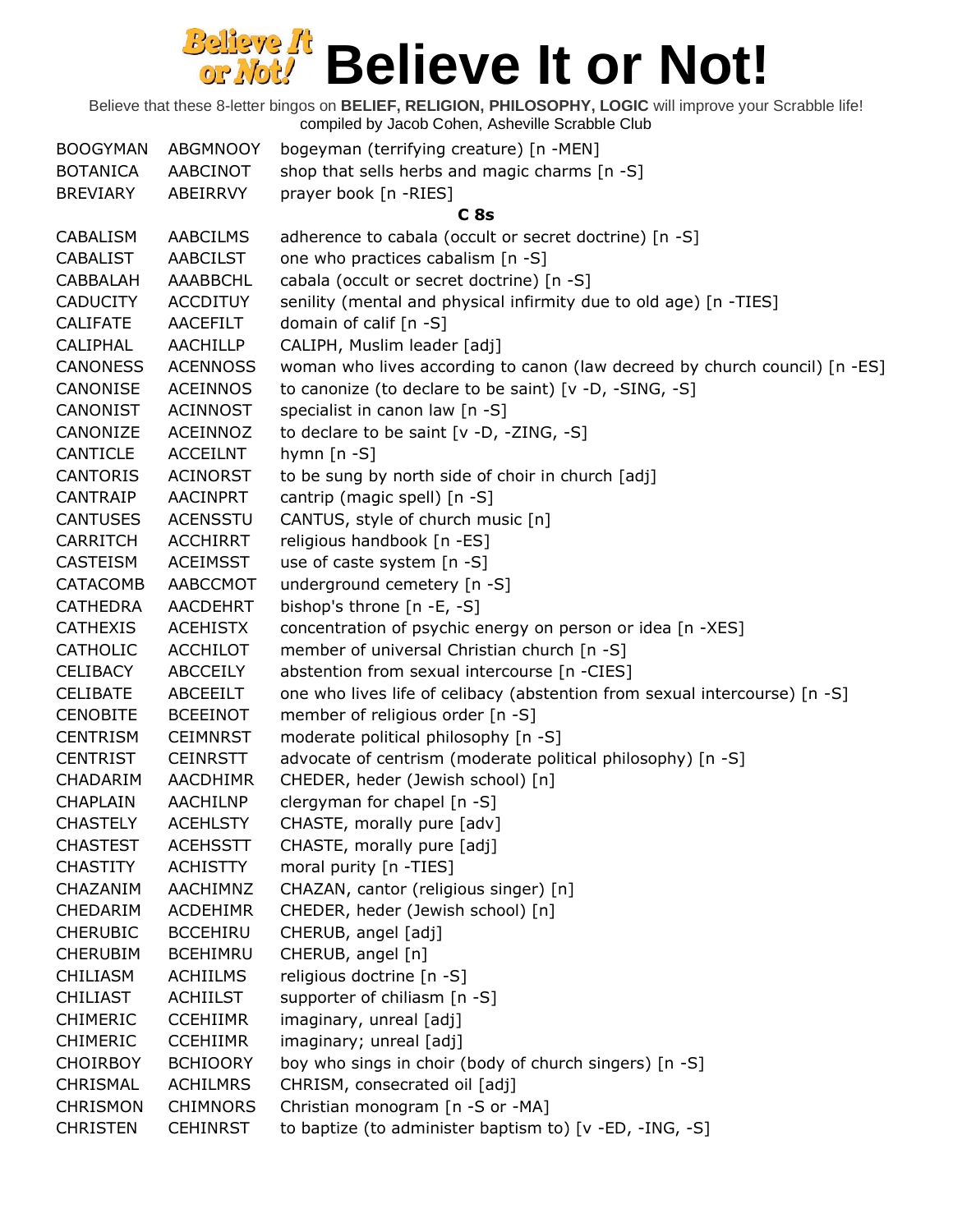| <b>CHTHONIC</b> | <b>CCHHINOT</b> | pertaining to gods of underworld [adj]                                                                  |
|-----------------|-----------------|---------------------------------------------------------------------------------------------------------|
| <b>CHURCHED</b> | <b>CCDEHHRU</b> | CHURCH, to bring to church (building for Christian worship) [v]                                         |
| <b>CHURCHES</b> | <b>CCEHHRSU</b> | CHURCH, to bring to church (building for Christian worship) [v]                                         |
| <b>CHURCHES</b> | <b>CCEHHRSU</b> | CHURCH, to bring to church (building for Christian worship) [v]                                         |
| <b>CHURCHLY</b> | <b>CCHHLRUY</b> | pertaining to church [adj -LIER, -LIEST]                                                                |
| <b>CHURINGA</b> | ACGHINRU        | sacred object of Australian Aboriginals [n -S]                                                          |
| <b>CIBORIUM</b> | <b>BCIIMORU</b> | vessel for holding holy bread [n -IA]                                                                   |
| <b>CLASSISM</b> | <b>ACILMSSS</b> | discrimination based on social class [n -S]                                                             |
| <b>CLASSIST</b> | <b>ACILSSST</b> | advocate of classism (discrimination based on social class) [n -S]                                      |
| <b>CLERGIES</b> | <b>CEEGILRS</b> | CLERGY, body of persons ordained for religious service [n]                                              |
| <b>CLERICAL</b> | <b>ACCEILLR</b> | cleric (member of clergy) [n -S]                                                                        |
| <b>CLOISTER</b> | <b>CEILORST</b> | to seclude (to remove or set apart from others) [v -ED, -ING, -S]                                       |
| <b>COFFINED</b> | <b>CDEFFINO</b> | COFFIN, to put in coffin (burial case) [v]                                                              |
| <b>COMPLINE</b> | <b>CEILMNOP</b> | last liturgical prayer of day [n -S]                                                                    |
| <b>CONCEDER</b> | <b>CCDEENOR</b> | one that concedes (to acknowledge as true) [n -S]                                                       |
| <b>CONFIDER</b> | <b>CDEFINOR</b> | one that confides (to reveal in trust or confidence) [n -S]                                             |
| <b>CONFUTER</b> | <b>CEFNORTU</b> | one that confutes (to disprove) n -S]                                                                   |
| <b>CONJURER</b> | <b>CEJNORRU</b> | sorcerer (one who practices sorcery) [n -S]                                                             |
| <b>CONJUROR</b> | <b>CJNOORRU</b> | conjurer (sorcerer (one who practices sorcery)) [n -S]                                                  |
| <b>CONSIDER</b> | <b>CDEINORS</b> | to think about $[v - ED, -ING, -S]$                                                                     |
| <b>CONTRITE</b> | <b>CEINORTT</b> | deeply sorry for one's sins [adj]                                                                       |
| <b>CONVERSO</b> | <b>CENOORSV</b> | Jew who converted to Christianity [n -S]                                                                |
| <b>CONVINCE</b> | <b>CCEINNOV</b> | to cause to believe something [v -D, -CING, -S]                                                         |
| <b>COPASTOR</b> | <b>ACOOPRST</b> | one that shares duties of pastor [n -S]                                                                 |
| <b>COVENANT</b> | <b>ACENNOTV</b> | to enter into binding agreement [v -ED, -ING, -S]                                                       |
| <b>COWARDLY</b> | <b>ACDLORWY</b> | lacking courage (quality that enables one to face danger fearlessly; spirit) [adj]                      |
| <b>CRAVENER</b> | <b>ACEENRRV</b> | CRAVEN, cowardly (lacking courage (quality that enables one to face danger fearlessly; spirit)) [adj]   |
| <b>CRAVENLY</b> | <b>ACELNRVY</b> | in cowardly (lacking courage (quality that enables one to face danger fearlessly; spirit)) manner [adv] |
| <b>CREDENCE</b> | <b>CCDEEENR</b> | belief (acceptance of truth or actuality of something) [n -S]                                           |
| <b>CREDENDA</b> | <b>ACDDEENR</b> | articles of faith [n]                                                                                   |
| <b>CREDIBLE</b> | <b>BCDEEILR</b> | believable [adj]                                                                                        |
| <b>CREDIBLY</b> | <b>BCDEILRY</b> | CREDIBLE, believable [adv]                                                                              |
| CREDITED        | <b>CDDEEIRT</b> | CREDIT, to accept as true $[v]$                                                                         |
| <b>CRUCIFER</b> | <b>CCEFIRRU</b> | one who carries cross [n -S]                                                                            |
| <b>CRUSADER</b> | <b>ACDERRSU</b> | one that crusades (to engage in holy war) [n -S]                                                        |
| <b>CULTLIKE</b> | <b>CEIKLLTU</b> | resembling cult (group of zealous devotees) [adj]                                                       |
| <b>CULTUSES</b> | <b>CELSSTUU</b> | CULTUS, cult (group of zealous devotees) [n]                                                            |
| <b>CURACIES</b> | <b>ACCEIRSU</b> | CURACY, office of curate [n]                                                                            |
| <b>CURSEDER</b> | <b>CDEERRSU</b> | CURSED, wicked (evil (morally bad)) [adj]                                                               |
| <b>CURSEDLY</b> | <b>CDELRSUY</b> | CURSED, wicked (evil (morally bad)) [adv]                                                               |
| <b>CURSILLO</b> | <b>CILLORSU</b> | type of spiritual retreat (seclusion with group) [n -S]                                                 |
| <b>CYNICISM</b> | <b>CCIIMNSY</b> | cynical (distrusting motives of others) quality [n -S]                                                  |
|                 |                 | <b>D</b> 8s                                                                                             |
| <b>DAEMONES</b> | <b>ADEEMNOS</b> | DAEMON, demon (evil spirit) [n]                                                                         |
| <b>DAEMONIC</b> | ACDEIMNO        | DAEMON, demon (evil spirit) [adj]                                                                       |
| DAIMONIC        | ACDIIMNO        | DAIMON, attendant spirit [adj]                                                                          |
|                 |                 |                                                                                                         |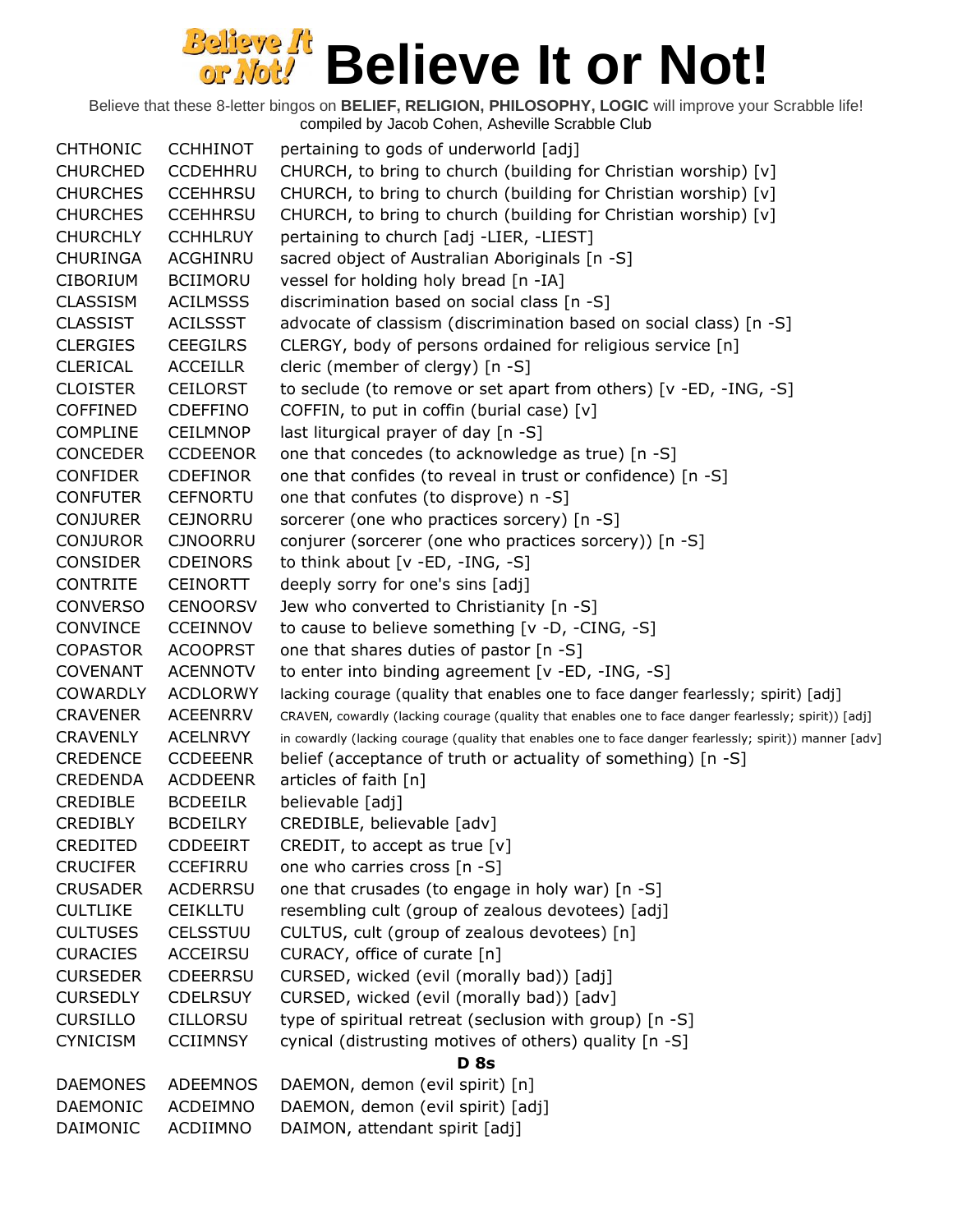Believe that these 8-letter bingos on **BELIEF, RELIGION, PHILOSOPHY, LOGIC** will improve your Scrabble life! compiled by Jacob Cohen, Asheville Scrabble Club

DALMATIC AACDILMT wide-sleeved vestment [n -S] DAMNABLE AABDELMN detestable [adj] DAMNABLY AABDLMNY DAMNABLE, detestable [adv] DAMNDEST ADDEMNST DAMNED, damnable (detestable) [adj] DAMNEDER ADDEEMNR DAMNED, damnable (detestable) [adj] DARINGLY ADGILNRY in brave manner [adv] DATARIES AADEIRST DATARY, cardinal in Roman Catholic Church [n] DAVENING ADEGINNV DAVEN, to utter Jewish prayers [v] DEACONED ACDDEENO DEACON, to read hymn aloud [v] DEACONRY ACDENORY clerical office [n -RIES] DEBATING ABDEGINT DEBATE, to argue about [v] DEBUNKED BDDEEKNU DEBUNK, to expose sham or falseness of [v] DEBUNKER BDEEKNRU one that debunks (to expose -S or falseness of) [n -S] DECADENT ACDDEENT one in state of mental or moral decay [n -S] DECENARY ACDEENRY tithing [n -RIES] DECRETAL ACDEELRT papal edict [n -S] DEFECTED CDDEEEFT DEFECT, to desert allegiance to [v] DEFECTOR CDEEFORT one that defects (to desert allegiance to) [n -S] DEFERENT DEEEFNRT imaginary circle around earth [n -S] DEICIDAL ACDDEIIL DEICIDE, killing of god [adj] DEIFICAL ACDEFIIL deific (godlike (divine (pertaining to or characteristic of god))) [adj] DEIFYING DEFGIINY DEIFY, to make god of [v] DELUDING DDEGILNU DELUDE, to mislead mind or judgment of [v] DELUSION DEILNOSU act of deluding (to mislead mind or judgment of) [n -S] DELUSIVE DEEILSUV tending to delude [adj] DELUSORY DELORSUY delusive (tending to delude) [adj] DEMAGOGY ADEGGMOY rule of demagog (leader who appeals to emotions and prejudices) [n -GIES] DEMENTIA ADEEIMNT mental illness [n -S] DEMONESS DEEMNOSS female demon (evil spirit) [n -ES] DEMONIAC ACDEIMNO one regarded as possessed by demon [n -S] DEMONIAN ADEIMNNO demonic (characteristic of demon) [adj] DEMONISE DEEIMNOS to demonize (to make demon of) [v -D, -SING, -S] DEMONISM DEIMMNOS belief in demons [n -S] DEMONIST DEIMNOST one who believes in demons [n -S] DEMONIZE DEEIMNOZ to make demon of [v -D, -ZING, -S] DEMURRAL ADELMRRU act of demurring (to object (to argue in opposition) [n -S] DEMURRED DDEEMRRU DEMUR, to object to (to argue in opposition)  $[v]$ DEMURRER DEEMRRRU one that demurs (to object (to argue in opposition)) [n -S] DENIABLE ABDEEILN capable of being denied (to declare to be untrue) [adj] DENIABLY ABDEEILN DENIABLE, capable of being denied (to declare to be untrue) [adv] DEPONENT DEENNOPT one that depones (to testify under oath) [n -S] DEPONING DEGINNOP DEPONE, to testify under oath [v] DEPRAVER ADEEPRRV one that depraves (to corrupt in morals) [n -S] DEVILKIN DEIIKLNV small demon (evil spirit) [n -S] DEVILTRY DEILRTVY mischief (action that causes irritation, harm, or trouble) [n -RIES] DEVOUTER DEEORTUV DEVOUT, pious (marked by religious reverence) [adj]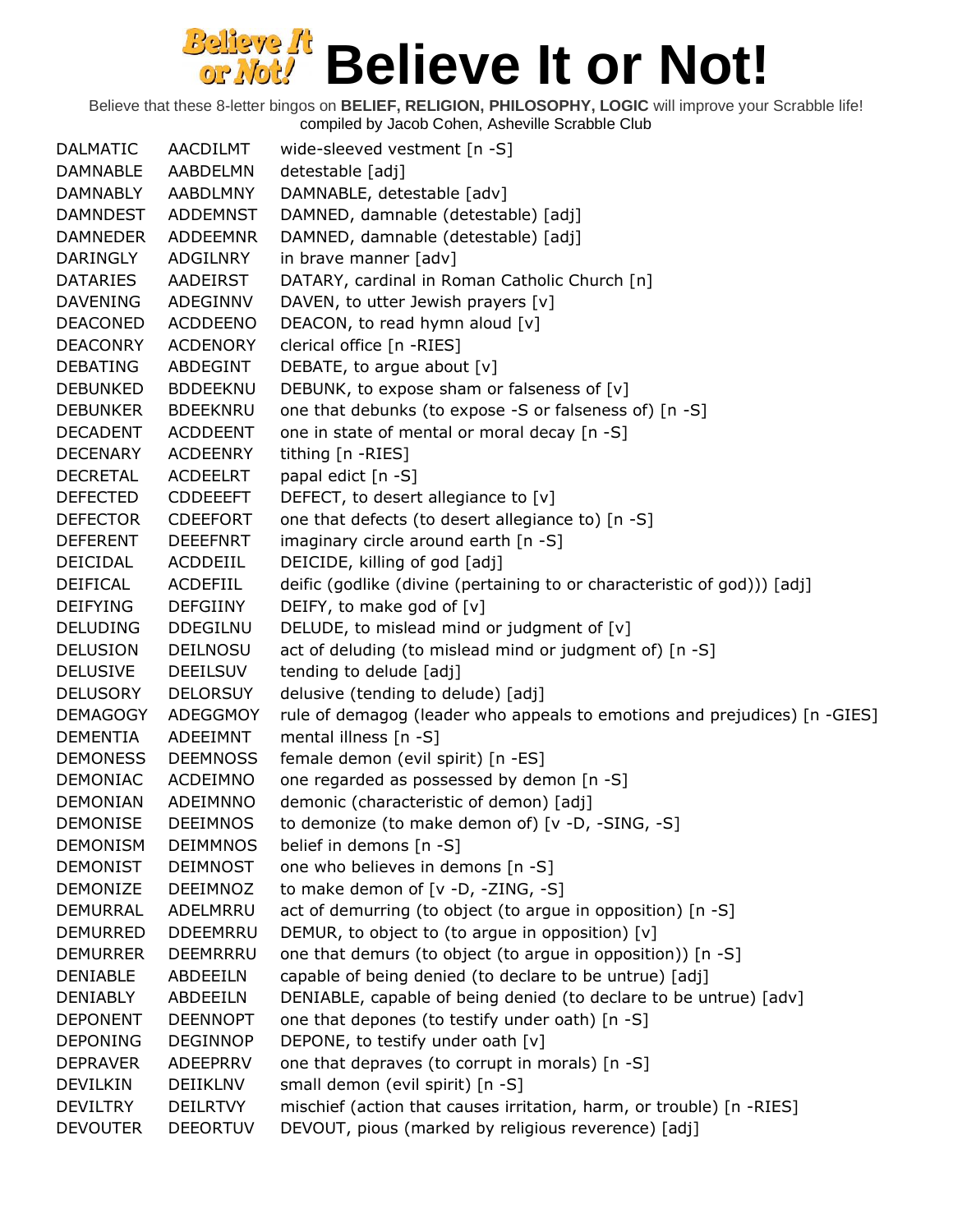| <b>DEVOUTLY</b> | <b>DELOTUVY</b> | DEVOUT, pious (marked by religious reverence) [adv]                                     |
|-----------------|-----------------|-----------------------------------------------------------------------------------------|
| <b>DIABLERY</b> | ABDEILRY        | sorcery (alleged use of supernatural powers) [n -RIES]                                  |
| <b>DIABOLIC</b> | ABCDIILO        | devilish (fiendish (extremely wicked or cruel)) [adj]                                   |
| <b>DIACONAL</b> | <b>AACDILNO</b> | pertaining to deacon [adj]                                                              |
| <b>DIBBUKIM</b> | BBDIIKMU        | DIBBUK, dybbuk (wandering soul in Jewish folklore) [n]                                  |
| <b>DIGAMIST</b> | ADGIIMST        | one who practices digamy [n -S]                                                         |
| <b>DILEMMIC</b> | CDEIILMM        | DILEMMA, perplexing situation [adj]                                                     |
| <b>DIMETRIC</b> | <b>CDEIIMRT</b> | pertaining to type of crystal system [adj]                                              |
| <b>DIOCESAN</b> | <b>ACDEINOS</b> | bishop [n -S]                                                                           |
| <b>DIPSADES</b> | <b>ADDEIPSS</b> | DIPSAS, fabled serpent [n]                                                              |
| <b>DIRGEFUL</b> | <b>DEFGILRU</b> | DIRGE, funeral song [adj]                                                               |
| <b>DISCIPLE</b> | <b>CDEIILPS</b> | to cause to become follower [v -D, -LING, -S]                                           |
| <b>DISFROCK</b> | <b>CDFIKORS</b> | to unfrock (to divest of ecclesiastical authority [v -ED, -ING, -S]                     |
| <b>DISJUNCT</b> | <b>CDIJNSTU</b> | alternative to logical disjunction [n -S]                                               |
| <b>DISMAYED</b> | <b>ADDEIMSY</b> | DISMAY, to deprive of courage or resolution [v]                                         |
| <b>DISPIRIT</b> | <b>DIIIPRST</b> | to lower in spirit [v -ED, -ING, -S]                                                    |
| <b>DISTRUST</b> | <b>DIRSSTTU</b> | to have no trust in $[v - ED, -ING, -S]$                                                |
| <b>DITHEISM</b> | <b>DEHIIMST</b> | belief in two coequal gods [n -S]                                                       |
| <b>DITHEIST</b> | <b>DEHIISTT</b> | adherent of ditheism [n -S]                                                             |
| <b>DIVINELY</b> | DEIILNVY        | DIVINE, pertaining to or characteristic of god [adv]                                    |
| <b>DIVINEST</b> | <b>DEIINSTV</b> | DIVINE, pertaining to or characteristic of god [adj]                                    |
| <b>DIVINING</b> | <b>DGIIINNV</b> | DIVINE, to foretell by occult means [v]                                                 |
| <b>DIVINISE</b> | <b>DEIIINSV</b> | to divinize (to make divine (pertaining to or characteristic of god)) [v -D, -SING, -S] |
| <b>DIVINITY</b> | <b>DIIINTVY</b> | state of being divine (pertaining to or characteristic of god) [n -TIES]                |
| <b>DIVINIZE</b> | DEIIINVZ        | to make divine (pertaining to or characteristic of god) [v -D, -ZING, -S]               |
| <b>DOCTRINE</b> | <b>CDEINORT</b> | belief or set of beliefs taught or advocated [n -S]                                     |
| <b>DOGMATIC</b> | <b>ACDGIMOT</b> | DOGMA, principle or belief put forth as authoritative [adj]                             |
| <b>DOMESDAY</b> | <b>ADDEMOSY</b> | doomsday (judgment day) [n -S]                                                          |
| <b>DOMINION</b> | DIIMNNOO        | supreme authority [n -S]                                                                |
| <b>DOOMSDAY</b> | <b>ADDMOOSY</b> | judgment day [n]                                                                        |
| <b>DOTTIEST</b> | <b>DEIOSTTT</b> | DOTTY, crazy (insane (mentally unsound)) [adj]                                          |
| <b>DOUBTFUL</b> | <b>BDFLOTUU</b> | uncertain [adj]                                                                         |
| <b>DOVENING</b> | <b>DEGINNOV</b> | DOVEN, to daven (to utter Jewish prayers) [v]                                           |
| <b>DOXOLOGY</b> | <b>DGLOOOXY</b> | hymn or verse of praise to God [n -GIES]                                                |
| <b>DRACONIC</b> | <b>ACCDINOR</b> | pertaining to dragon (mythical monster resembling serpent) [adj]                        |
| <b>DRUIDESS</b> | <b>DDEIRSSU</b> | female druid (one of ancient Celtic order of priests) [n -ES]                           |
| <b>DRUIDISM</b> | <b>DDIIMRSU</b> | religious system of druids [n -S]                                                       |
| <b>DYBBUKIM</b> | <b>BBDIKMUY</b> | DYBBUK, wandering soul in Jewish folklore [n]                                           |
| <b>DYNAMISM</b> | ADIMMNSY        | theory that explains universe in terms of force or energy [n -S]                        |
| <b>DYNAMIST</b> | ADIMNSTY        | adherent of dynamism [n -S]                                                             |
|                 |                 | E 8s                                                                                    |
| <b>ECLECTIC</b> | <b>CCCEEILT</b> | one who draws his beliefs from various sources [n -S]                                   |
| <b>ECSTATIC</b> | <b>ACCEISST</b> | on that is subject to ecstasies (state of exaltation) [adj]                             |
| <b>ECUMENIC</b> | CCEEIMNU        | universal [adj]                                                                         |
| <b>EGOISTIC</b> | <b>CEGIIOST</b> | EGOIST, one who practices egoism [adj]                                                  |
| <b>EIRENICS</b> | <b>CEEIINRS</b> | irenics (branch of theology) [n]                                                        |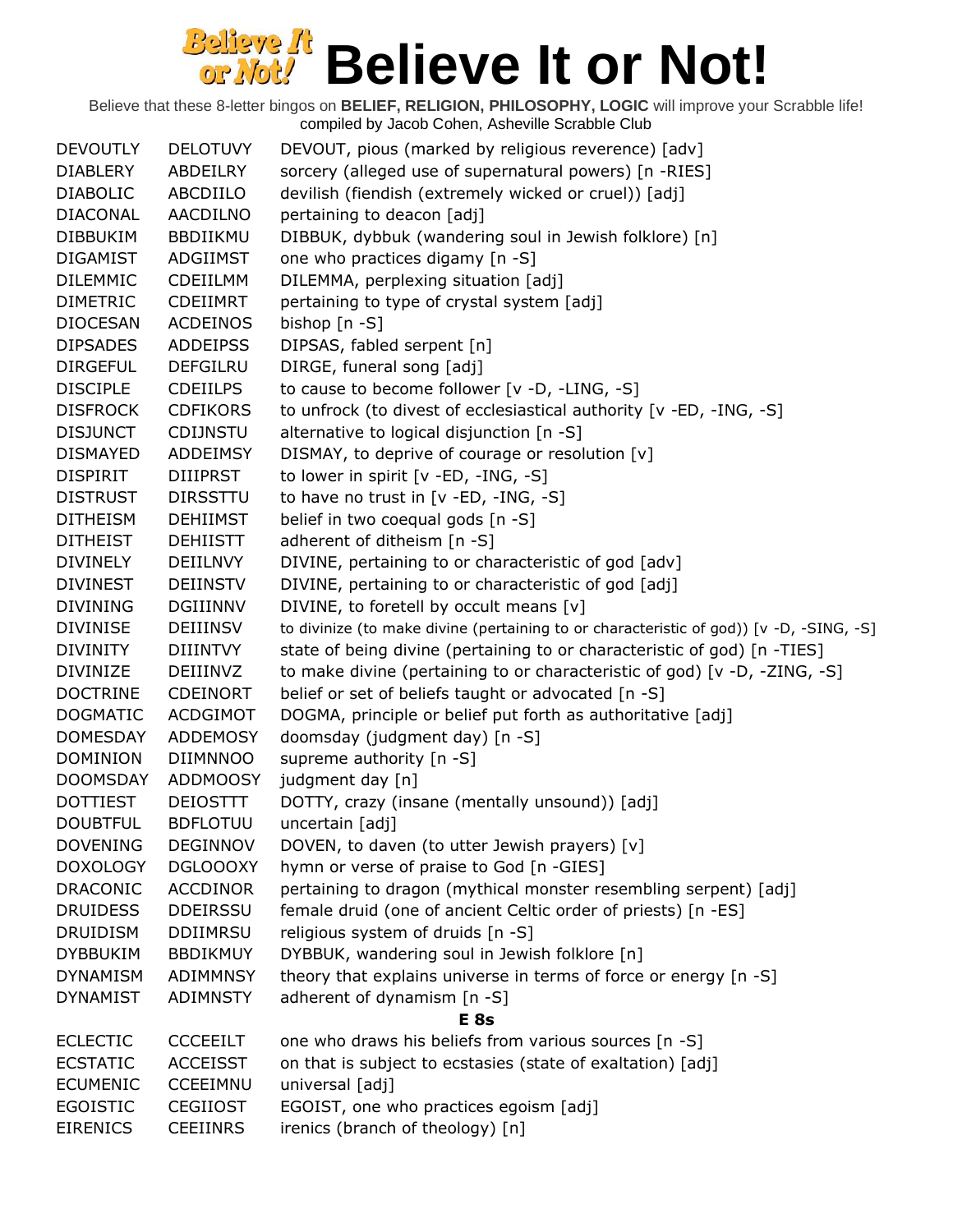| <b>ELDRITCH</b> | <b>CDEHILRT</b> | weird [adj]                                                                    |
|-----------------|-----------------|--------------------------------------------------------------------------------|
| <b>ELENCHIC</b> | <b>CCEEHILN</b> | ELENCHUS, logical refutation [adj]                                             |
| <b>ELENCHUS</b> | <b>CEEHLNSU</b> | logical refutation [n -HI]                                                     |
| <b>ELENCTIC</b> | <b>CCEEILNT</b> | ELENCHUS, logical refutation [adj]                                             |
| <b>ELFISHLY</b> | <b>EFHILLSY</b> | ELFISH, resembling elf (small, often mischievous fairy) [adv]                  |
| <b>ELVISHLY</b> | <b>EHILLSVY</b> | ELVISH, elfish (resembling elf (small, often mischievous fairy)) [adv]         |
| <b>EMBOLDEN</b> | <b>BDEELMNO</b> | to instill with courage [v -ED, -ING, -S]                                      |
| <b>EMPATHIC</b> | <b>ACEHIMPT</b> | EMPATHY, imaginative identification with another's thoughts and feelings [adj] |
| <b>ENCOMIUM</b> | CEIMMNOU        | eulogy (formal expression of high praise) [n -IA, -S]                          |
| <b>ENCYCLIC</b> | <b>CCCEILNY</b> | letter addressed by pope to bishops of world [n -S]                            |
| <b>ENSHRINE</b> | <b>EEHINNRS</b> | to place in shrine (receptacle for sacred relics) [v -D, -NING, -S]            |
| <b>ENSORCEL</b> | <b>CEELNORS</b> | to bewitch (to affect by witchcraft or magic) [v -ED, -ING, -S]                |
| <b>ENSOULED</b> | <b>DEELNOSU</b> | ENSOUL, to endow with soul [v]                                                 |
| <b>ENSURING</b> | EGINNRSU        | ENSURE, to make certain [v]                                                    |
| <b>EPICEDIA</b> | ACDEEIIP        | funeral songs [n EPICEDIA]                                                     |
| <b>EPIPHANY</b> | <b>AEHINPPY</b> | appearance of deity [n -NIES]                                                  |
| <b>ETHICIAN</b> | ACEHIINT        | ethicist (specialist in ethics) [n -S]                                         |
| <b>ETHICIST</b> | <b>CEHIISTT</b> | specialist in ethics [n -S]                                                    |
| <b>ETHICIZE</b> | <b>CEEHIITZ</b> | to make ethical [v -D, -ZING, -S]                                              |
| <b>EUDAEMON</b> | ADEEMNOU        | eudemon (good spirit) [n -S]                                                   |
| <b>EUDAIMON</b> | ADEIMNOU        | eudemon (good spirit) [n -S]                                                   |
| <b>EUGENIST</b> | <b>EEGINSTU</b> | student of eugenics [n -S]                                                     |
| <b>EVENSONG</b> | <b>EEGNNOSV</b> | evening prayer service [n -S]                                                  |
| <b>EVILLEST</b> | <b>EEILLSTV</b> | EVIL, morally bad [adj]                                                        |
| <b>EXALTING</b> | <b>AEGILNTX</b> | EXALT, to raise (to move to higher position) $[v]$                             |
| EXEQUIAL        | AEEILQUX        | EXEQUY, funeral procession [adj]                                               |
| <b>EXEQUIES</b> | <b>EEEIQSUX</b> | EXEQUY, funeral procession [n]                                                 |
| <b>EXORCISE</b> | <b>CEEIORSX</b> | to free of evil spirit [v -D, -SING, -S]                                       |
| <b>EXORCISM</b> | <b>CEIMORSX</b> | act of exorcising (to free of evil spirit) [n -S]                              |
| <b>EXORCIST</b> | <b>CEIORSTX</b> | one who practices exorcism [n -S]                                              |
| <b>EXORCIZE</b> | CEEIORXZ        | to exorcise (to free of evil spirit) [v -D, -ZING, -S]                         |
| <b>EXPIABLE</b> | <b>ABEEILPX</b> | capable of being expiated (to atone for) [adj]                                 |
| <b>EXPIATOR</b> | <b>AEIOPRTX</b> | one that expiates (to atone for) [n -S]                                        |
| <b>EXTOLLED</b> | <b>DEELLOTX</b> | EXTOL, EXTOLL, to extol (to praise highly) [v]                                 |
| <b>EXTOLLER</b> | <b>EELLORTX</b> | one that extols (to praise highly) [n -S]                                      |
| <b>EXULTANT</b> | <b>AELNTTUX</b> | exulting [adj]                                                                 |
| <b>EXULTING</b> | <b>EGILNTUX</b> | EXULT, to rejoice greatly [v]                                                  |
|                 |                 | <b>F</b> 8s                                                                    |
| <b>FABRIQUE</b> | ABEFIORU        | parish group that deals with church property [n -S]                            |
| <b>FABULATE</b> | AABEFLTU        | to compose fables [v -D, -TING, -S]                                            |
| <b>FABULISM</b> | ABFILMSU        | placing of fantastical elements into everyday settings [n -S]                  |
| <b>FABULIST</b> | <b>ABFILSTU</b> | liar (one that speaks falsely) [n -S]                                          |
| <b>FAIRIEST</b> | AEFIIRST        | FAIRY, pertaining to or resembling fairy [adj]                                 |
| <b>FAIRYISM</b> | AFIIMRSY        | quality of being like fairy [n -S]                                             |
| <b>FAITHFUL</b> | AFFHILTU        | loyal follower or member [n -S]                                                |
|                 |                 |                                                                                |
| <b>FAITHING</b> | <b>AFGHIINT</b> | FAITH, to believe or trust [v]                                                 |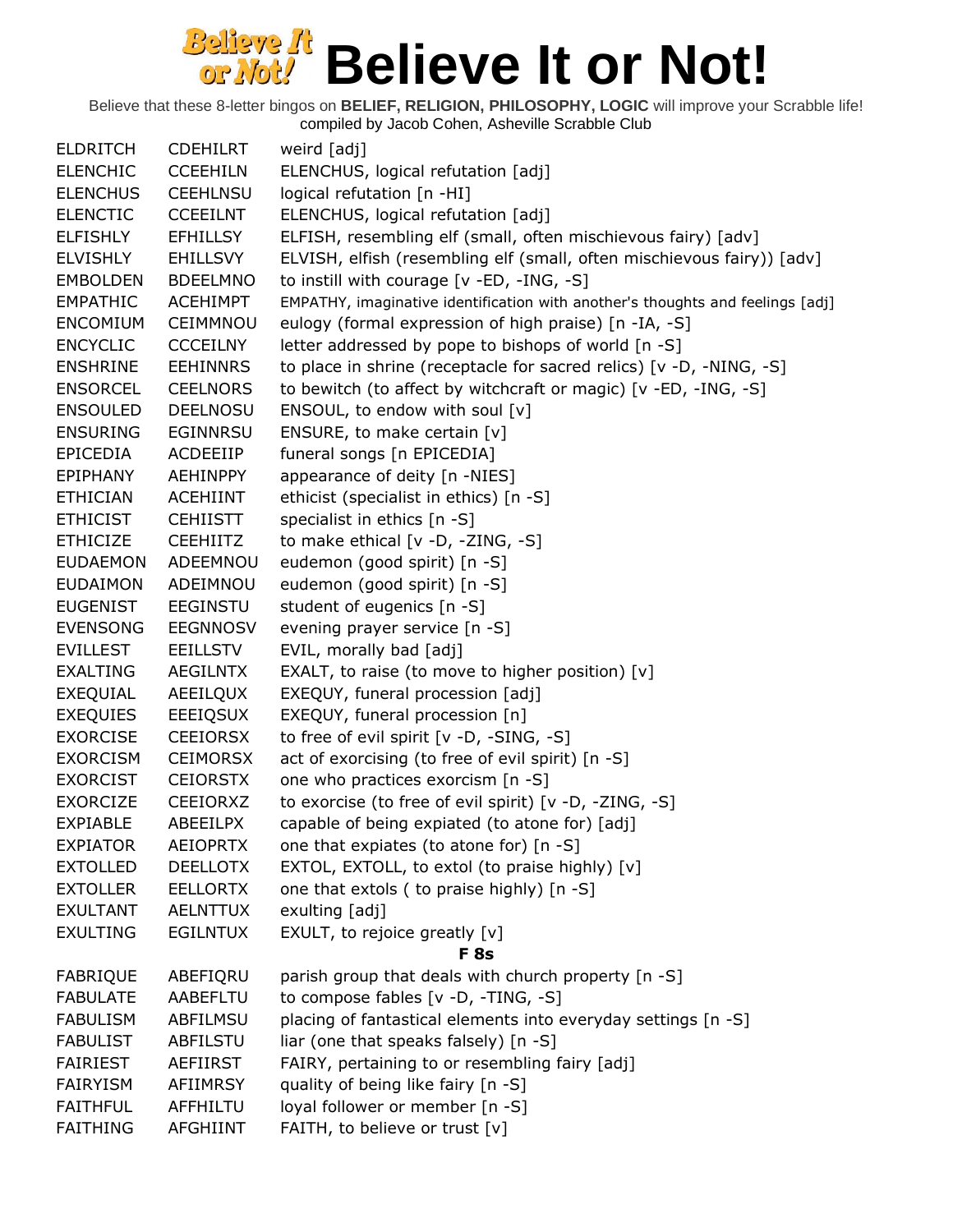| <b>FANCIFUL</b> | <b>ACFILLNU</b> | unrealistic [adj]                                                                  |
|-----------------|-----------------|------------------------------------------------------------------------------------|
| <b>FATALISM</b> | AAFILMST        | doctrine that all events are predetermined [n -S]                                  |
| <b>FATALIST</b> | <b>AAFILSTT</b> | believer in fatalism [n -S]                                                        |
| <b>FAUNLIKE</b> | AEFIKLNU        | FAUN, woodland deity of Roman mythology [adj]                                      |
| <b>FEALTIES</b> | <b>AEEFILST</b> | FEALTY, loyalty (state of being loyal (faithful to one's allegiance)) [n]          |
| <b>FEIGNING</b> | <b>EFGGIINN</b> | FEIGN, to pretend [v]                                                              |
| <b>FEMINIST</b> | <b>EFIIMNST</b> | supporter of feminism [n -S]                                                       |
| <b>FERETORY</b> | <b>EEFORRTY</b> | receptacle in which sacred relics are kept [n -RIES]                               |
| <b>FETIALIS</b> | <b>AEFIILST</b> | fetial (priest of ancient Rome) [n -LES]                                           |
| <b>FETICHES</b> | <b>CEEFHIST</b> | FETICH, fetish (object believed to have magical power) [n]                         |
| <b>FETISHES</b> | <b>EEFHISST</b> | FETISH, object believed to have magical power [n]                                  |
| <b>FIDELITY</b> | <b>DEFIILTY</b> | loyalty (state of being loyal (faithful to one's allegiance)) [n -TIES]            |
| <b>FIDUCIAL</b> | ACDFIILU        | based on faith or trust [adj]                                                      |
| <b>FINALISM</b> | <b>AFIILMNS</b> | doctrine that all events are determined by ultimate purposes [n -S]                |
| <b>FINITISM</b> |                 |                                                                                    |
|                 | <b>FIIIMNST</b> | belief that particular entity is finite [n -S]                                     |
| <b>FINITIST</b> | <b>FIIINSTT</b> | advocate of finitism (belief that particular entity is finite) [n -S]              |
| <b>FLAMINES</b> | <b>AEFILMNS</b> | FLAMEN, priest of ancient Rome [n]                                                 |
| <b>FOLKLIFE</b> | <b>EFFIKLLO</b> | traditions, skills, and products of people [n -IVES]ot                             |
| <b>FOLKLORE</b> | <b>EFKLLOOR</b> | lore of people [n -S]                                                              |
| <b>FOLKTALE</b> | <b>AEFKLLOT</b> | tale forming part of oral tradition of people [n -S]                               |
| <b>FOLLOWER</b> | <b>EFLLOORW</b> | one that follows (to come or go after) [n -S]                                      |
| <b>FOREDOOM</b> | <b>DEFMOOOR</b> | to doom in advance [v -ED, -ING, -S]                                               |
| <b>FOREFEEL</b> | <b>EEEFFLOR</b> | to have premonition of [v -FELT, -ING, -S]                                         |
| <b>FORENSIC</b> | <b>CEFINORS</b> | argumentative exercise [n -S]                                                      |
| <b>FORSOOTH</b> | <b>FHOOORST</b> | in truth [adv]                                                                     |
| <b>FREEWILL</b> | EEFILLRW        | voluntary [adj]                                                                    |
| <b>FRIARIES</b> | <b>AEFIIRRS</b> | FRIARY, monastery of friars (member of religious order) [n]                        |
| <b>FUNERARY</b> | <b>AEFNRRUY</b> | pertaining to funeral (ceremony held for dead person) [adj]                        |
| <b>FUNEREAL</b> | AEEFLNRU        | funerary (pertaining to funeral (ceremony held for dead person)) [adj]             |
|                 |                 | G <sub>8s</sub>                                                                    |
| <b>GALLICAN</b> | <b>AACGILLN</b> | pertaining to French religious movement [adj]                                      |
| <b>GAMENESS</b> | <b>AEEGMNSS</b> | quality of being game (plucky (brave and spirited)) [n -ES]                        |
| <b>GAMINESS</b> | <b>AEGIMNSS</b> | quality of being gamy (plucky (brave and spirited)) [n -ES]                        |
| <b>GAPESEED</b> | <b>ADEEEGPS</b> | something that causes wonder [n -S]                                                |
| <b>GEMATRIA</b> | AAEGIMRT        | cabalistic method of interpreting Scriptures [n -S]                                |
| <b>GHOSTIER</b> | <b>EGHIORST</b> | GHOSTY, ghostly (spectral (resembling specter (visible disembodied spirit))) [adj] |
| <b>GHOULISH</b> | <b>GHHILOSU</b> | GHOUL, demon (evil spirit) [adj]                                                   |
| <b>GLORYING</b> | <b>GGILNORY</b> | GLORY, to rejoice proudly [v]                                                      |
| <b>GNOMICAL</b> | <b>ACGILMNO</b> | gnomic (resembling or containing aphorisms) [adj]                                  |
| <b>GODCHILD</b> | CDDGHILO        | one whom person sponsors at baptism [n -REN]                                       |
| <b>GODLIEST</b> | <b>DEGILOST</b> | GODLY, pious (marked by religious reverence) [adj]                                 |
| <b>GODWARDS</b> | <b>ADDGORSW</b> | Godward [adv]                                                                      |
| <b>GOSPELER</b> | <b>EEGLOPRS</b> | one that teaches gospel [n -S]                                                     |
| <b>GOSPELLY</b> | <b>EGLLOPSY</b> | having characteristics of gospel music [adj]                                       |
| <b>GRAMARYE</b> | <b>AAEGMRRY</b> | occult learning; magic [n -S]                                                      |
| <b>GRAVITON</b> | AGINORTV        | hypothetical particle [n -S]                                                       |
|                 |                 |                                                                                    |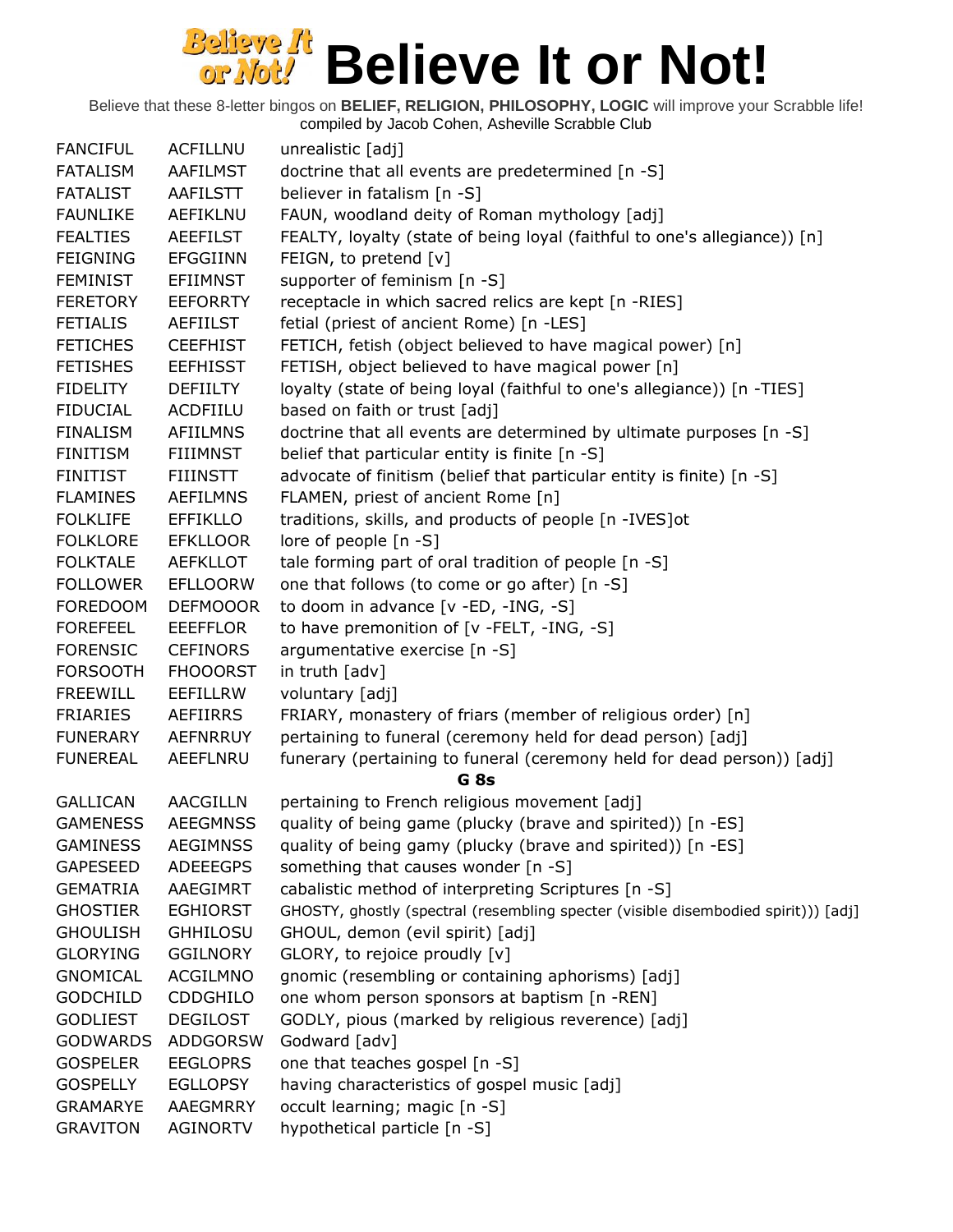| <b>GREEGREE</b> | <b>EEEEGGRR</b> | grigri (fetish or amulet) [n -S]                                                                  |
|-----------------|-----------------|---------------------------------------------------------------------------------------------------|
| <b>GRIMOIRE</b> | <b>EGIIMORR</b> | book of magic spells [n -S]                                                                       |
| <b>GRITTIER</b> | <b>EGIIRRTT</b> | GRITTY, plucky (brave and spirited) [adj]                                                         |
| <b>GRITTILY</b> | <b>GIILRTTY</b> | GRITTY, plucky (brave and spirited) [adv]                                                         |
| <b>GURDWARA</b> | <b>AADGRRUW</b> | Sikh temple [n -S]                                                                                |
| <b>GURUSHIP</b> | <b>GHIPRSUU</b> | office of guru (Hindu spiritual teacher) [n -S]                                                   |
| <b>GUTSIEST</b> | <b>EGISSTTU</b> | GUTSY, brave (showing courage (quality that enables one to face danger fearlessly; spirit)) [adj] |
| <b>GUTTIEST</b> | EGISTTTU        | GUTTY, marked by courage [adj]                                                                    |
|                 |                 | <b>H</b> 8s                                                                                       |
| <b>HABDALAH</b> | AAABDHHL        | Jewish ceremony [n -S]                                                                            |
| <b>HAFTARAH</b> | <b>AAAFHHRT</b> | haphtara (biblical selection) [n - S, -ROT, ROTH]                                                 |
| <b>HAFTORAH</b> | AAFHHORT        | haphtara (biblical selection) [n - S, -ROT, ROTH]                                                 |
| <b>HAGGADAH</b> | AAADGGHH        | biblical narrative [n -S, -DOT, -DOTH]                                                            |
| <b>HAGGADIC</b> | AACDGGHI        | HAGGADAH, biblical narrative [adj]                                                                |
| <b>HALAKIST</b> | <b>AAHIKLST</b> | halakic writer [n -S]                                                                             |
| <b>HALALLED</b> | <b>AADEHLLL</b> | HALAL, to slaughter animal according to Muslim law [v]                                            |
| <b>HALLOWED</b> | <b>ADEHLLOW</b> | HALLOW, to make holy (having divine nature or origin) [v]                                         |
| <b>HALLOWER</b> | <b>AEHLLORW</b> | one that hallows (to make holy (having divine nature or origin)) [n -S]                           |
| <b>HARUSPEX</b> | <b>AEHPRSUX</b> | soothsayer in ancient Rome [n -PICES]                                                             |
| <b>HAVDALAH</b> | AAADHHLV        | habdalah (Jewish ceremony) [n -S]                                                                 |
| HAZZANIM        | AAHIMNZZ        | HAZZAN, hazan (cantor (religious singer)) [n]                                                     |
| <b>HEARTING</b> | <b>AEGHINRT</b> | HEART, to hearten (to give courage to) $[v]$                                                      |
|                 |                 |                                                                                                   |
| <b>HEAVENLY</b> | <b>AEEHLNVY</b> | full of beauty and peace [adj]                                                                    |
| HEBRAIZE        | ABEEHIRZ        | to make Hebrew [v -D, -ZING, -S]                                                                  |
| <b>HEDONICS</b> | <b>CDEHINOS</b> | branch of psychology [n HEDONICS]                                                                 |
| <b>HEDONISM</b> | <b>DEHIMNOS</b> | pursuit of pleasure [n -S]                                                                        |
| <b>HEDONIST</b> | <b>DEHINOST</b> | follower of hedonism [n -S]                                                                       |
| <b>HEGUMENE</b> | EEEGHMNU        | head of monastery [n -S]                                                                          |
| <b>HEGUMENY</b> | <b>EEGHMNUY</b> | office of hegumen (head of monastery) [n -NIES]                                                   |
| <b>HELLWARD</b> | ADEHLLRW        | toward hell (place of great suffering) [adv]                                                      |
| <b>HERESIES</b> | <b>EEEHIRSS</b> | HERESY, belief contrary to church doctrine [n]                                                    |
| <b>HEROICAL</b> | <b>ACEHILOR</b> | courageous; noble [adj]                                                                           |
| <b>HIERARCH</b> | <b>ACEHHIRR</b> | religious leader [n -S]                                                                           |
| <b>HIERATIC</b> | <b>ACEHIIRT</b> | pertaining to priests [adj]                                                                       |
| <b>HIERURGY</b> | <b>EGHIRRUY</b> | rite of worship [n -GIES]                                                                         |
| <b>HIVEMIND</b> | <b>DEHIIMNV</b> | group's collective ideas [n -S]                                                                   |
| <b>HOLINESS</b> | <b>EHILNOSS</b> | state of being holy (having divine nature or origin) [n -ES]                                      |
| <b>HOLISTIC</b> | <b>CHIILOST</b> | HOLIST, one who adheres to theory of holism [adj]                                                 |
| <b>HOLYTIDE</b> | <b>DEHILOTY</b> | time of religious observance [n -S]                                                               |
| <b>HOMILIES</b> | <b>EHIILMOS</b> | HOMILY, sermon (religious discourse) [n]                                                          |
| <b>HOMILIST</b> | <b>HIILMOST</b> | one that delivers homily [n -S]                                                                   |
| <b>HONESTER</b> | <b>EEHNORST</b> | HONEST, truthful (telling truth) [adj]                                                            |
| <b>HONESTLY</b> | <b>EHLNOSTY</b> | HONEST, truthful (telling truth) [adv]                                                            |
| <b>HOODOOED</b> | DDEH0000        | HOODOO, to jinx (to bring bad luck to) [v]                                                        |
| <b>HOPELESS</b> | <b>EEHLOPSS</b> | despairing [adj]                                                                                  |
| <b>HOPINGLY</b> | <b>GHILNOPY</b> | in hopeful manner [adv]                                                                           |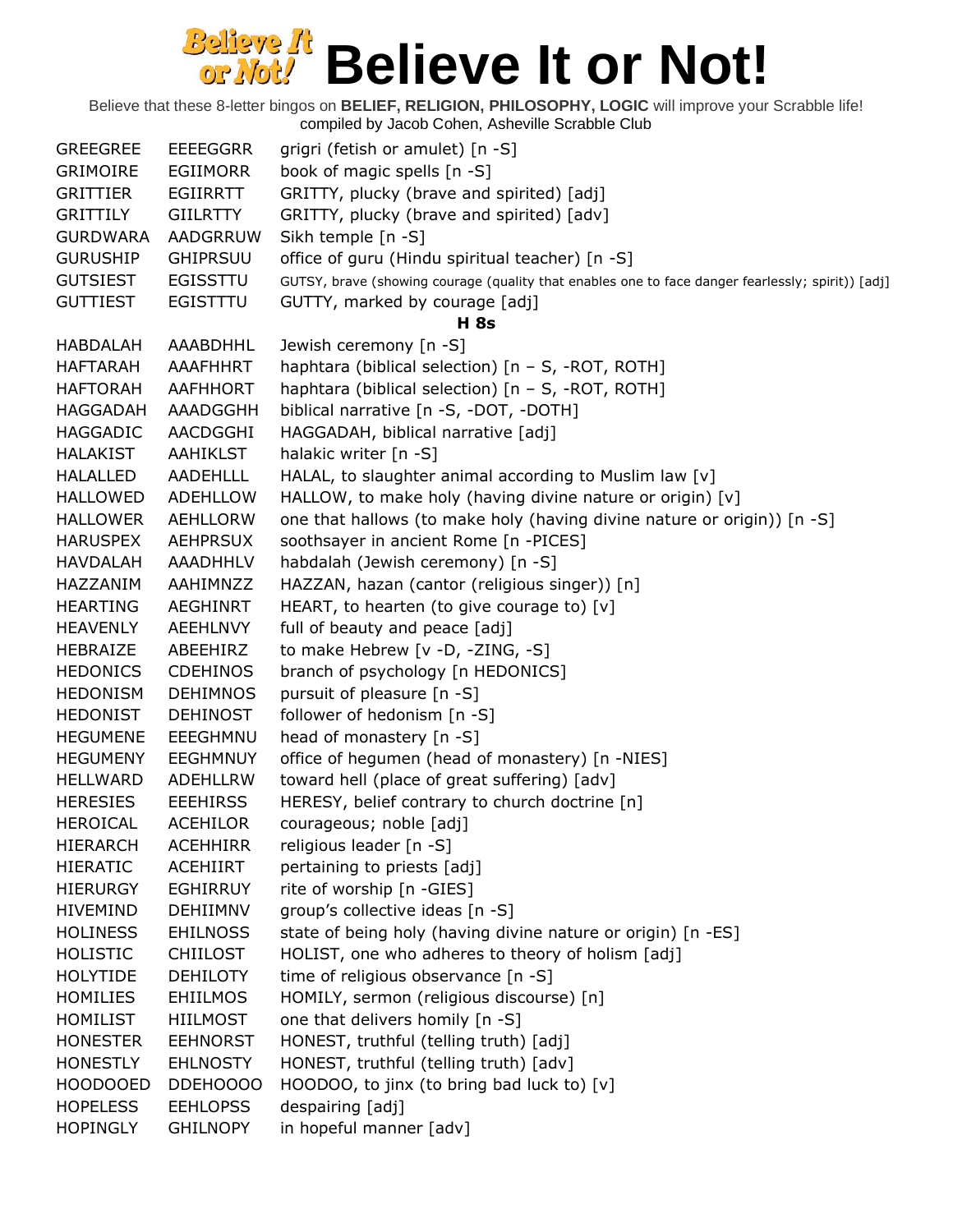| <b>HOSANNAH</b>             | <b>AAHHNNOS</b> | shout of fervent praise [n -S]                                                            |
|-----------------------------|-----------------|-------------------------------------------------------------------------------------------|
| <b>HOUSELED</b>             | <b>DEEHLOSU</b> | HOUSEL, to administer Eucharist to [v]                                                    |
| <b>HYLOZOIC</b>             | <b>CHILOOYZ</b> | pertaining to doctrine that life and matter are inseparable [adj]                         |
| <b>HYMNBOOK</b>             | <b>BHKMNOOY</b> | hymnal (book of hymns) [n -S]                                                             |
| <b>HYMNLESS</b>             | <b>EHLMNSSY</b> | lacking hymn [adj]                                                                        |
| <b>HYMNLIKE</b>             | <b>EHIKLMNY</b> | resembling hymn [adj]                                                                     |
|                             |                 | I 8s                                                                                      |
| <b>IDEALISM</b>             | ADEIILMS        | pursuit of noble goals [n -S]                                                             |
| <b>IDEALIST</b>             | ADEIILST        | adherent of idealism [n -S]                                                               |
| <b>IDEALOGY</b>             | ADEGILOY        | ideology (systematic body of ideas) [n -GIES]                                             |
| <b>IDEOLOGY</b>             | <b>DEGILOOY</b> | systematic body of ideas [n -GIES]                                                        |
| <b>IDOLATER</b>             | ADEILORT        | one that worships idols [n -S]                                                            |
| <b>IDOLATOR</b>             | <b>ADILOORT</b> | idolater (one that worships idols) [n -S]                                                 |
| <b>IDOLATRY</b>             | <b>ADILORTY</b> | worship of idols [n -RIES]                                                                |
| <b>IDOLISER</b>             | <b>DEIILORS</b> | one that idolises (to idolize (to worship)) [n -S]                                        |
| <b>IDOLIZER</b>             | DEIILORZ        | one that idolizes (to worship (to honor and love as divine being)) [n -S]                 |
| <b>IMBOLDEN</b>             | <b>BDEILMNO</b> | to embolden (to instill with courage) [v -ED, -ING, -S]                                   |
| <b>IMMOLATE</b>             | <b>AEILMMOT</b> | to kill as sacrifice [v -D, -TING, -S]                                                    |
| <b>INCANTED</b>             | <b>ACDEINNT</b> | INCANT, to utter ritually [v]                                                             |
| <b>INDEVOUT</b>             | <b>DEINOTUV</b> | not devout (pious (marked by religious reverence)) [adj]                                  |
| <b>INFERNAL</b>             | AEFILNNR        | pertaining to hell [adj]                                                                  |
| <b>INSANELY</b>             | <b>AEILNNSY</b> | INSANE, mentally unsound [adv]                                                            |
| <b>INSANEST</b>             | <b>AEINNSST</b> | INSANE, mentally unsound [adj]                                                            |
| <b>INSHRINE</b>             | <b>EHIINNRS</b> | to enshrine (to place in shrine (receptacle for sacred relics)) [v -D, -NING, -S]         |
| <b>INSPIRIT</b>             | IIINPRST        | to fill with spirit or life [v -ED, -ING, -S]                                             |
| <b>INVERITY</b>             | EIINRTVY        | lack of truth [n -TIES]                                                                   |
| <b>INVOCATE</b>             | <b>ACEINOTV</b> | to invoke (to appeal to for aid) [v -D, -TING, -S]                                        |
| <b>INVOKING</b>             | <b>GIIKNNOV</b> | INVOKE, to appeal to for aid [v]                                                          |
| <b>ISAGOGIC</b>             | <b>ACGGIIOS</b> | branch of theology [n -S]                                                                 |
|                             |                 | <b>J</b> 8s                                                                               |
| <b>JANIFORM</b>             | AFIJMNOR        | hypocritical (pertaining to hypocrisy) [adj]                                              |
| <b>JAUNDICE</b>             | ACDEIJNU        | to prejudice unfavorably [v -D, -CING, -S]                                                |
| JEHADIST                    | <b>ADEHIJST</b> | jihadist (jihadi (Muslim who participates in jihad)) [n -S]                               |
| <b>JIGGERED</b>             | <b>DEEGGIJR</b> | damned (damnable (detestable)) [adj]                                                      |
| <b>JIHADIST</b>             | ADHIIJST        | jihadi (Muslim who participates in jihad) [n -S]                                          |
| <b>JINGOIST</b>             | <b>GIIJNOST</b> | jingo (zealous patriot) [n -S]                                                            |
| <b>JUBILANT</b>             | <b>ABIJLNTU</b> | exultant (exulting) [adj]                                                                 |
| <b>JUBILATE</b>             | ABEIJLTU        | to exult (to rejoice greatly) [v -D, -TING, -S]                                           |
| <b>JUDGIEST</b>             | <b>DEGIJSTU</b> | JUDGEY, judgy (judgemental) [adj] / JUDGY, judgemental [adj]                              |
|                             |                 | <b>K</b> 8s                                                                               |
| KABALISM                    | AABIKLMS        | cabalism (adherence to cabala) [n -S]                                                     |
|                             | <b>AABIKLST</b> |                                                                                           |
| <b>KABALIST</b><br>KABBALAH | AAABBHKL        | cabalist (one who practices cabalism) [n -S]<br>cabala (occult or secret doctrine) [n -S] |
|                             |                 |                                                                                           |
| <b>KASHERED</b>             | <b>ADEEHKRS</b> | KASHER, to kosher (to make fit to be eaten according to Jewish dietary laws) [v]          |
| <b>KASHRUTH</b>             | AHHKRSTU        | Jewish dietary laws [n -S]                                                                |
| <b>KATCHINA</b>             | AACHIKNT        | kachina (ancestral spirit) [n -S]                                                         |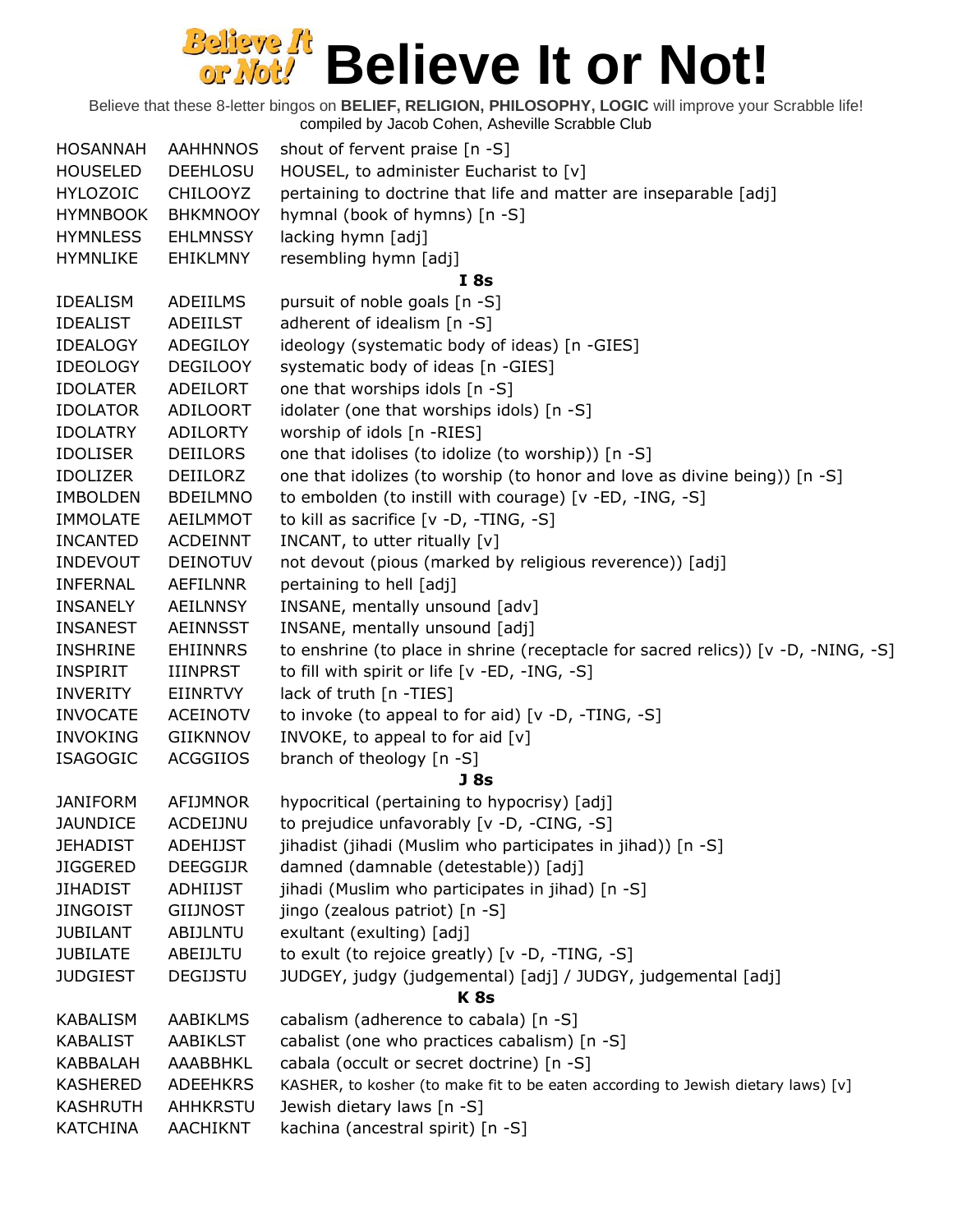| KHAZENIM        | AEHIKMNZ        | KHAZEN, hazzan (hazan (cantor (religious singer))) [n]                       |
|-----------------|-----------------|------------------------------------------------------------------------------|
| <b>KOSHERED</b> | <b>DEEHKORS</b> | KOSHER, to make fit to be eaten according to Jewish dietary laws [v]         |
|                 |                 | L <sub>8s</sub>                                                              |
| LAMASERY        | <b>AAELMRSY</b> | monastery of lamas [n -RIES]                                                 |
| LAUDABLE        | AABDELLU        | worthy of praise [adj]                                                       |
| LAUDABLY        | AABDLLUY        | LAUDABLE, worthy of praise [adv]                                             |
| <b>LAUDATOR</b> | <b>AADLORTU</b> | lauder (one that lauds (to praise)) [n -S]                                   |
| <b>LAVABOES</b> | AABELOSV        | LAVABO, ceremonial washing in certain Christian churches [n]                 |
| LAYWOMAN        | <b>AALMNOWY</b> | female member of laity [n -MEN]                                              |
| <b>LEALTIES</b> | <b>AEEILLST</b> | LEALTY, loyalty (state of being loyal (faithful to one's allegiance)) [n]    |
| <b>LECHAYIM</b> | <b>ACEHILMY</b> | lehayim (traditional Jewish toast) [n -S]                                    |
| LEGALISM        | <b>AEGILLMS</b> | strict conformity to law [n -S]                                              |
| <b>LEGALIST</b> | <b>AEGILLST</b> | adherent of legalism [n -S]                                                  |
| <b>LIBATION</b> | ABIILNOT        | ceremonial pouring of liquid [n -S]                                          |
| <b>LICHGATE</b> | <b>ACEGHILT</b> | lychgate (roofed gateway to churchyard) [n -S]                               |
| <b>LILLIPUT</b> | <b>IILLLPTU</b> | very small person [n -S]                                                     |
| <b>LIONISER</b> | <b>EIILNORS</b> | one that lionises (to lionize (to treat or regard as celebrity)) [n -S]      |
| <b>LIONIZER</b> | EIILNORZ        | one that lionizes (to treat or regard as celebrity) [n -S]                   |
| <b>LITANIES</b> | AEIILNST        | LITANY, ceremonial form of prayer [n]                                        |
| <b>LITURGIC</b> | CGIILRTU        | LITURGY, prescribed system of public worship [adj]                           |
| LOCAVORE        | <b>ACELOORV</b> | one who eats foods grown locally when possible [n -S]                        |
| <b>LOCUTORY</b> | <b>CLOORTUY</b> | room in monastery for conversation [n -RIES]                                 |
| <b>LOGICIAN</b> | ACGIILNO        | one who is skilled in logic [n -S]                                           |
| <b>LOOKSISM</b> | <b>IKLMOOSS</b> | lookism (discrimination based on physical appearance) [n -S]                 |
| <b>LOONIEST</b> | <b>EILNOOST</b> | LOONEY, loony (crazy (insane (mentally unsound))) [adj] / LOONY, crazy [adj] |
| <b>LORDLESS</b> | <b>DELLORSS</b> | having no lord [adj]                                                         |
| <b>LORDLIER</b> | <b>DEILLORR</b> | LORDLY, of or befitting lord [adj]                                           |
| <b>LORDLIKE</b> | <b>DEIKLLOR</b> | lordly (of or befitting lord) [adj]                                          |
| LORDSHIP        | <b>DHILOPRS</b> | power of lord [n -S]                                                         |
| LOYALEST        | <b>AELLOSTY</b> | LOYAL, faithful to one's allegiance [adj]                                    |
| LOYALISM        | <b>AILLMOSY</b> | loyalty (state of being loyal (faithful to one's allegiance)) [n -S]         |
| LOYALIST        | <b>AILLOSTY</b> | one who is loyal [n -S]                                                      |
| LUNARIAN        | AAILNNRU        | supposed inhabitant of moon [n -S]                                           |
| <b>LUSTRATE</b> | AELRSTTU        | to purify ceremonially [v -D, -TING, -S]                                     |
| <b>LYCHGATE</b> | <b>ACEGHLTY</b> | roofed gateway to churchyard [n -S]                                          |
|                 |                 | <b>M</b> 8s                                                                  |
| <b>MADRASAH</b> | <b>AAADHMRS</b> | madrassa (Muslim school) [n -S]                                              |
| <b>MADRASSA</b> | <b>AAADMRSS</b> | Muslim school [n -S]                                                         |
| <b>MAGICIAN</b> | AACGIIMN        | one skilled in magic [n -S]                                                  |
| <b>MAGICKED</b> | <b>ACDEGIKM</b> | MAGIC, to affect by magic (sorcery) [v]                                      |
| MAHZORIM        | AHIMMORZ        | MAHZOR, Jewish prayer book [n]                                               |
| <b>MAKEBATE</b> | AABEEKMT        | one that encourages quarrels [n -S]                                          |
| <b>MANDALIC</b> | AACDILMN        | MANDALA, Hindu or Buddhist graphic symbol of universe [adj]                  |
| <b>MANFULLY</b> | <b>AFLLMNUY</b> | MANFUL, courageous [adv]                                                     |
| <b>MARTINET</b> | AEIMNRTT        | one who demands rigid adherence to rules                                     |
| MARTYRED        | <b>ADEMRRTY</b> | MARTYR, to put to death for adhering to belief [v]                           |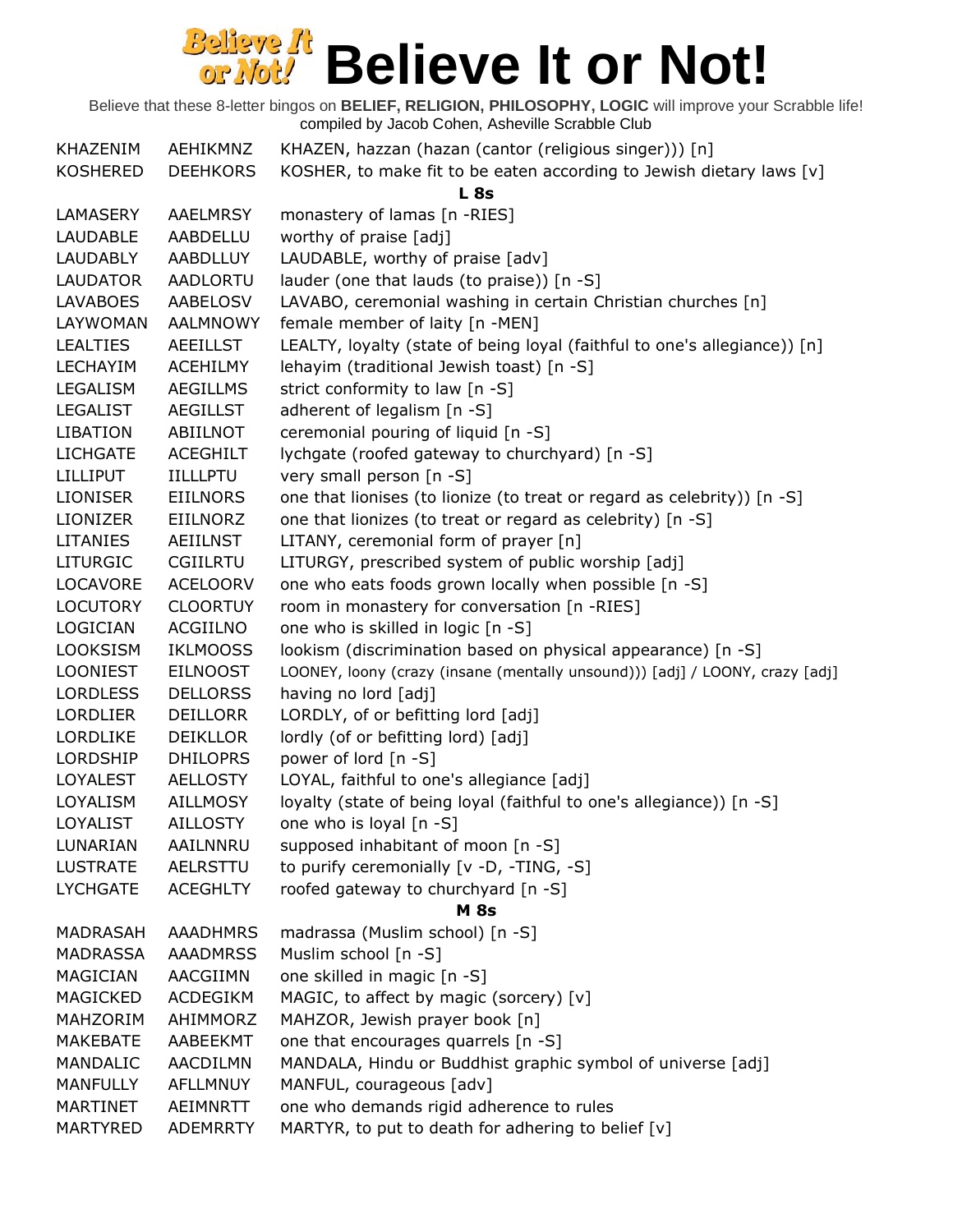Believe that these 8-letter bingos on **BELIEF, RELIGION, PHILOSOPHY, LOGIC** will improve your Scrabble life!

compiled by Jacob Cohen, Asheville Scrabble Club MARTYRLY ALMRRTYY resembling martyr [adj] MASHGIAH AAGHHIMS inspector of kosher establishments [n -ICHIM, -IHIM] MAUMETRY AEMMRTUY idolatry (worship of idols) [n -RIES] MAUNDIES ADEIMNSU MAUNDY, religious ceremony of washing feet of poor [n] MECHITZA ACEHIMTZ partition separating men and women in synagogue [n -S, -ZOT] MEEKNESS EEEKMNSS quality of being meek (lacking in spirit and courage) [n -ES] MEGILLAH AEGHILLM long, involved story [n -S] MENOLOGY EGLMNOOY ecclesiastical calendar [n -GIES] MERCIFUL CEFILMRU full of mercy [adj] MESCALIN ACEILMNS mescaline (hallucinogenic compound) [n -S] MESHUGAH AEGHHMSU meshuga (crazy (insane (mentally unsound))) [adj] MESHUGGA AEGGHMSU meshuga (crazy (insane (mentally unsound))) [adj] MESHUGGE EEGGHMSU meshuga (crazy (insane (mentally unsound))) [adj] MESMERIC CEEIMMRS pertaining to hypnotism [adj] METANOIA AAEIMNOT spiritual conversion [n -S] MINISTER EIIMNRST to give aid or service [v -ED, ING, -S] MINISTRY IIMNRSTY act of ministering (to give aid or service) [n -RIES] MINYANIM AIIMMNNY MINYAN, minimum number required to be present for conduct of Jewish service [n] MISATONE AEIMNOST to atone wrongly [v -D, -NING, -S] MISERERE EEEIMRRS part of church seat [n -S] MISFAITH AFHIIMST lack of faith; disbelief [n -S] MISOLOGY GILMOOSY hatred of debate or reasoning [n -GIES] MISTHINK HIIKMNST to think wrongly [v -HOUGHT, -ING, -S] MISTRUTH HIMRSTTU lie [n -S] MITERING EGIIMNRT MITER, to raise to rank of bishop [v] MODALISM ADILMMOS doctrine that members of Trinity are not distinct persons but modes of divine revelation [n -S] MODALIST ADILMOST adherent of modalism [n -S] MONACHAL AACHLMNO pertaining to monks (man who is member of secluded religious order) [adj] MONADISM ADIMMNOS philosophical doctrine [n -S] MONASTIC ACIMNOST monk (man who is member of secluded religious order) [n -S] MONISTIC CIIMNOST MONIST, adherent of monism [adj] MONKHOOD DHKMNOOO state of being monk (man who is member of secluded religious order) [n -S] MORALISE AEILMORS to moralize (to explain in moral sense) [v -D, -SING, -S] MORALISM AILMMORS practice of moralizing [n -S] MORALIST AILMORST teacher of morality [n -S] MORALITY AILMORTY conformity to rules of right conduct [n -TIES] MORALIZE AEILMORZ to explain in moral sense [v -D, -ZING, -S] MOZZETTA AEMOTTZZ hooded cape worn by bishops [n -S, -TTE] MUMMYING GIMMMNUY MUMMY, to mummify (to preserve by embalming) [v] MYRMIDON DIMMNORY loyal follower [n -S or -ES] MYSTAGOG AGGMOSTY teacher of religious mysteries [n -S] MYSTICAL ACILMSTY spiritually significant or symbolic [adj] MYSTICLY CILMSTYY in mystical manner [adv] MYSTIQUE EIMQSTUY aura of mystery or mystical power surrounding particular person or thing [n -S] MYTHICAL ACHILMTY based on or described in myth [adj] MYTHIEST EHIMSTTY MYTHY, resembling myth (type of traditional story) [adj]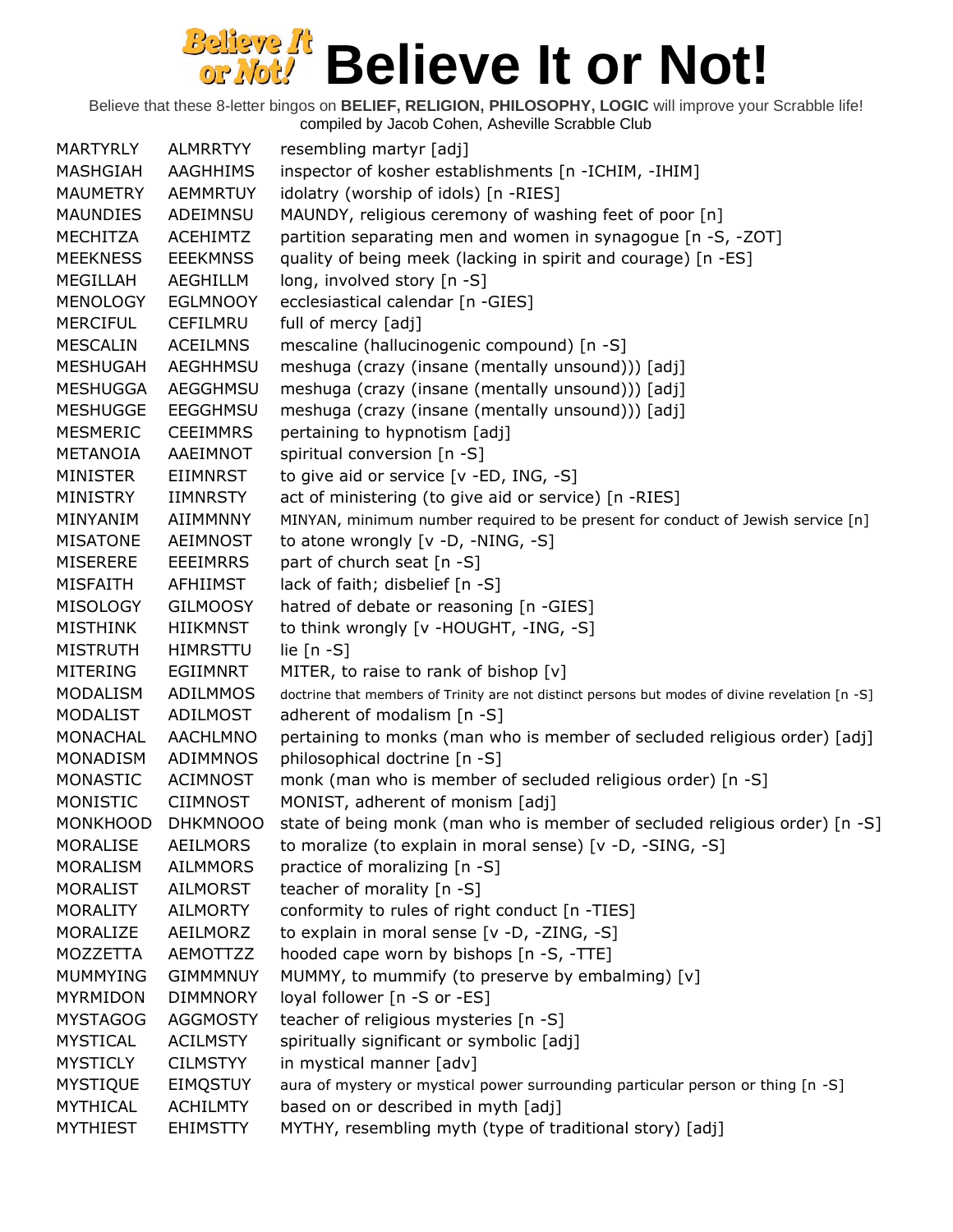Believe that these 8-letter bingos on **BELIEF, RELIGION, PHILOSOPHY, LOGIC** will improve your Scrabble life! compiled by Jacob Cohen, Asheville Scrabble Club

#### **N 8s**

| <b>NATIVIST</b> | <b>AIINSTTV</b> | advocate of nativism (policy of favoring interests of native inhabitants) [n -S]                   |
|-----------------|-----------------|----------------------------------------------------------------------------------------------------|
| <b>NATIVITY</b> | <b>AIINTTVY</b> | process of being born [n -TIES]                                                                    |
| <b>NATURISM</b> | AIMNRSTU        | nudism (practice of going nude) [n -S]                                                             |
| <b>NATURIST</b> | AINRSTTU        | nudist (advocate of nudism (practice of going nude)) [n -S]                                        |
| <b>NEOPAGAN</b> | <b>AAEGNNOP</b> | one who practices modern form of paganism [n -S]                                                   |
| <b>NEPOTIST</b> | <b>EINOPSTT</b> | one who practices nepotism [n -S]                                                                  |
| <b>NEUROSIS</b> | <b>EINORSSU</b> | type of emotional disturbance [n -SES]                                                             |
| <b>NIDERING</b> | <b>DEGIINNR</b> | coward (one who lacks courage (quality that enables one to face danger fearlessly; spirit)) [n -S] |
| <b>NIHILISM</b> | <b>HIIILMNS</b> | doctrine that denies traditional values [n -S]                                                     |
| <b>NIHILIST</b> | <b>HIIILNST</b> | adherent of nihilism $[n -S]$                                                                      |
| NIHILITY        | <b>HIIILNTY</b> | state of being nothing [n -TIES]                                                                   |
| <b>NIRVANIC</b> | <b>ACIINNRV</b> | NIRVANA, blessed state in Buddhism [adj]                                                           |
| <b>NOESISES</b> | <b>EEINOSSS</b> | NOESIS, process of reason [n]                                                                      |
| <b>NOMISTIC</b> | <b>CIIMNOST</b> | NOMISM, strict adherence to moral law [adj]                                                        |
| <b>NONISSUE</b> | <b>EINNOSSU</b> | topic that is not controversial [n -S]                                                             |
| NONMORAL        | <b>ALMNNOOR</b> | not pertaining to morals [adj]                                                                     |
| <b>NONPAGAN</b> | <b>AAGNNNOP</b> | one who is not pagan [n -S]                                                                        |
| NONPAPAL        | <b>AALNNOPP</b> | not papal (pertaining to pope (head of Roman Catholic Church)) [adj]                               |
| <b>NONTRUTH</b> | <b>HNNORTTU</b> | something that is not true [n -S]                                                                  |
| <b>NUDITIES</b> | <b>DEIINSTU</b> | NUDITY, state of being nude (being without clothing or covering) [n]                               |
| <b>NUMINOUS</b> | IMNNOSUU        | supernatural [adj]                                                                                 |
| <b>NUTSIEST</b> | EINSSTTU        | NUTSY, crazy (insane (mentally unsound)) [adj]                                                     |
| <b>NYMPHEAN</b> | <b>AEHMNNPY</b> | NYMPH, female spirit [adj]                                                                         |
|                 |                 | <b>O</b> 8s                                                                                        |
| <b>OBEAHISM</b> | ABEHIMOS        | use of obeah (form of sorcery of African origin) [n -S]                                            |
| <b>OBEISANT</b> | ABEINOST        | showing reverence or respect [adj]                                                                 |
| <b>OBJECTED</b> | <b>BCDEEJOT</b> | OBJECT, to argue in opposition [v]                                                                 |
| <b>OBJECTOR</b> | <b>BCEJOORT</b> | one that objects (to argue in opposition) [n -S]                                                   |
| <b>OBLATION</b> | ABILNOOT        | act of making religious offering [n -S]                                                            |
| <b>OBLATORY</b> | <b>ABLOORTY</b> | OBLATION, act of making religious offering [adj]                                                   |
| OBSESSED        | <b>BDEEOSSS</b> | OBSESS, to dominate thoughts of [v]                                                                |
| <b>OBSESSES</b> | <b>BEEOSSSS</b> | OBSESS, to dominate thoughts of [v]                                                                |
| <b>OBSESSOR</b> | <b>BEOORSSS</b> | something that obsesses (to dominate thoughts of) [n -S]                                           |
| <b>OCCULTED</b> | <b>CCDELOTU</b> | OCCULT, to conceal (to keep from sight or discovery) [v]                                           |
| <b>OCCULTER</b> | <b>CCELORTU</b> | one that occults (to conceal (to keep from sight or discovery)) [n -S]                             |
| <b>OCCULTLY</b> | <b>CCLLOTUY</b> | secretly (in secret (kept from knowledge or view) manner) [adv]                                    |
| <b>OGRESSES</b> | <b>EEGORSSS</b> | OGRESS, female ogre (monster (strange or terrifying creature)) [n]                                 |
| <b>OGRISHLY</b> | <b>GHILORSY</b> | OGRISH, ogreish (resembling ogre (monster (strange or terrifying creature))) [adv]                 |
| <b>OMNIARCH</b> | <b>ACHIMNOR</b> | almighty ruler [n -S]                                                                              |
| <b>ONTOLOGY</b> | <b>GLNOOOTY</b> | branch of philosophy that deals with being [n -GIES]                                               |
| <b>OPTIMIST</b> | <b>IIMOPSTT</b> | one who exhibits optimism [n -S]                                                                   |
| <b>ORACULAR</b> | AACLORRU        | ORACLE, person through whom deity is believed to speak [adj]                                       |
| ORDAINED        | ADDEINOR        | ORDAIN, to invest with holy authority [v]                                                          |
| ORDAINER        | ADEINORR        | one that ordains (to invest with holy authority) [n -S]                                            |
| ORDINAND        | ADDINNOR        | person about to be ordained (to invest with holy authority) [n -S]                                 |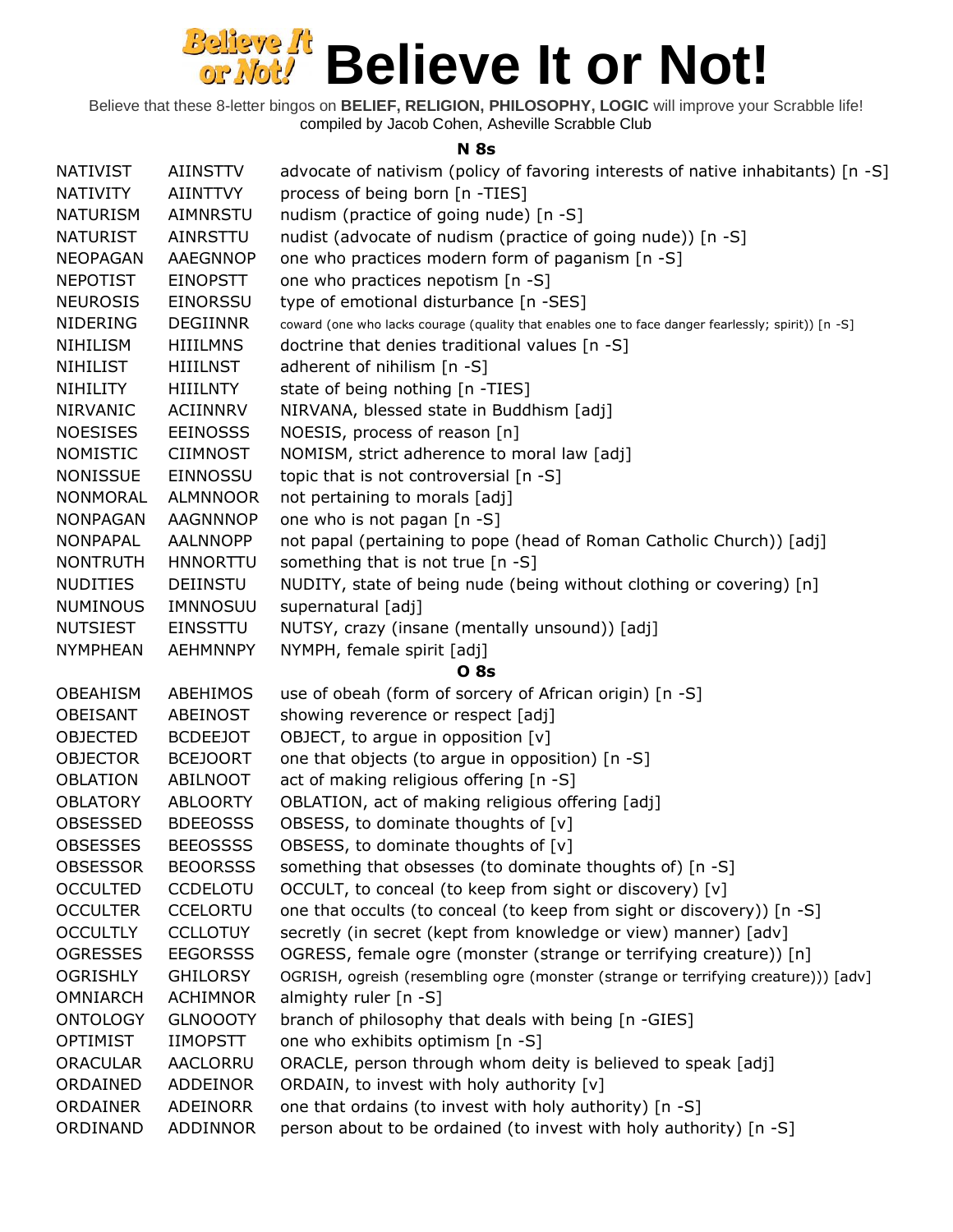| ORPHICAL        | ACHILOPR        | orphic (mystical (spiritually significant or symbolic)) [adj]           |
|-----------------|-----------------|-------------------------------------------------------------------------|
| <b>ORTHODOX</b> | <b>DHOOORTX</b> | one holding traditional beliefs [n -ES]                                 |
| <b>OUTARGUE</b> | <b>AEGORTUU</b> | to get better of by arguing [v -D, -UING, -S]                           |
| <b>OUTBLESS</b> | <b>BELOSSTU</b> | to surpass in blessing [v -ED, -ING, ES]                                |
| <b>OUTBRAVE</b> | ABEORTUV        | to surpass in courage [v -D, -VING, -S]                                 |
| <b>OUTCASTE</b> | <b>ACEOSTTU</b> | to expel from their caste [v -D, -ING, -TING, -S]                       |
| <b>OUTCURSE</b> | <b>CEORSTUU</b> | to surpass in cursing [v -D, -SING, -S]                                 |
| <b>OUTDODGE</b> | <b>DDEGOOTU</b> | to surpass in dodging [v -D, -GING, -S]                                 |
| <b>OUTFABLE</b> | ABEFLOTU        | to surpass in fabling [v -D, -LING, -S]                                 |
| <b>OUTPSYCH</b> | <b>CHOPSTUY</b> |                                                                         |
| <b>OVERHOLY</b> | <b>EHLOORVY</b> | to defeat by psychological means [v -ED, -ING, -S]<br>too holy [adj]    |
|                 |                 |                                                                         |
| <b>OVERHOPE</b> | <b>EEHOOPRV</b> | to hope exceedingly [v -D, -PING, -S]                                   |
| <b>OVERRULE</b> | <b>EELORRUV</b> | to disallow arguments of [v -D, -LING, -S]                              |
| <b>OVERSOUL</b> | <b>ELOORSUV</b> | supreme reality or mind in transcendentalism [n -S]                     |
|                 |                 | <b>P</b> 8s                                                             |
| <b>PACIFISM</b> | <b>ACFIIMPS</b> | opposition to war or violence [n -S]                                    |
| <b>PACIFIST</b> | <b>ACFIIPST</b> | advocate of pacifism (opposition to war or violence) [n -S]             |
| PAEANISM        | AAEIMNPS        | chanting of paean [n -S]                                                |
| PAGANISE        | AAEGINPS        | to paganize (to make irreligious) [v -D, -SING, -S]                     |
| PAGANISH        | AAGHINPS        | resembling pagan (follower of polytheistic religion) [adj]              |
| PAGANISM        | <b>AAGIMNPS</b> | irreligious attitude [n -S]                                             |
| PAGANIST        | AAGINPST        | pagan (follower of polytheistic religion) [n -S]                        |
| PAGANIZE        | AAEGINPZ        | to make irreligious [v -D, -ZING, -S]                                   |
| <b>PANSOPHY</b> | <b>AHNOPPSY</b> | universal knowledge [n -HIES]                                           |
| <b>PANTHEON</b> | <b>AEHNNOPT</b> | temple dedicated to all gods [n -S]                                     |
| <b>PAPACIES</b> | <b>AACEIPPS</b> | PAPACY, office of pope [n]                                              |
| <b>PAPALIST</b> | AAILPPST        | advocate of papal supremacy [n -S]                                      |
| <b>PARADISE</b> | AADEIPRS        | place of extreme beauty or delight [n -S]                               |
| PARANOEA        | <b>AAAENOPR</b> | paranoia (mental disorder) [n -S]                                       |
| PARANOIA        | AAAINOPR        | mental disorder [n -S]                                                  |
| <b>PARCLOSE</b> | <b>ACELOPRS</b> | screen dividing areas in church [n -S]                                  |
| PARSONIC        | <b>ACINOPRS</b> | PARSON, clergyman [adj]                                                 |
| <b>PARVISES</b> | <b>AEIPRSSV</b> | PARVIS, enclosed area in front of church [n]                            |
| <b>PASSOVER</b> | <b>AEOPRSSV</b> | lamb eaten at feast of Jewish holiday [n -S]                            |
| <b>PASTORED</b> | <b>ADEOPRST</b> | PASTOR, to serve as spiritual overseer of [v]                           |
| <b>PASTORLY</b> | <b>ALOPRSTY</b> | befitting pastor (spiritual overseer) [adj]                             |
| <b>PEACENIK</b> | <b>ACEEIKNP</b> | one who demonstrates against war [n -S]                                 |
| <b>PECCABLE</b> | <b>ABCCEELP</b> | liable to sin [adj]                                                     |
| <b>PECCANCY</b> | <b>ACCCENPY</b> | state of being peccant (sinful) [n -CIES]                               |
| PENITENT        | <b>EEINNPTT</b> | person who repents his sins [n -S]                                      |
| PEYOTISM        | <b>EIMOPSTY</b> | Native American ritual in which peyote is used [n -S]                   |
| PHALLISM        | <b>AHILLMPS</b> | worship of phallus as symbolic of nature's creative power [n -S]        |
| PHALLIST        | AHILLPST        | one who practices phallism [n -S]                                       |
| PHANTASM        | <b>AAHMNPST</b> | creation of imagination [n -S]                                          |
| <b>PHANTASY</b> | <b>AAHNPSTY</b> | to fantasy (to imagine (to form mental picture of)) [v -SIED, -ING, -S] |
| PHELONIA        | <b>AEHILNOP</b> | liturgical vestments [n PHELONIA]                                       |
|                 |                 |                                                                         |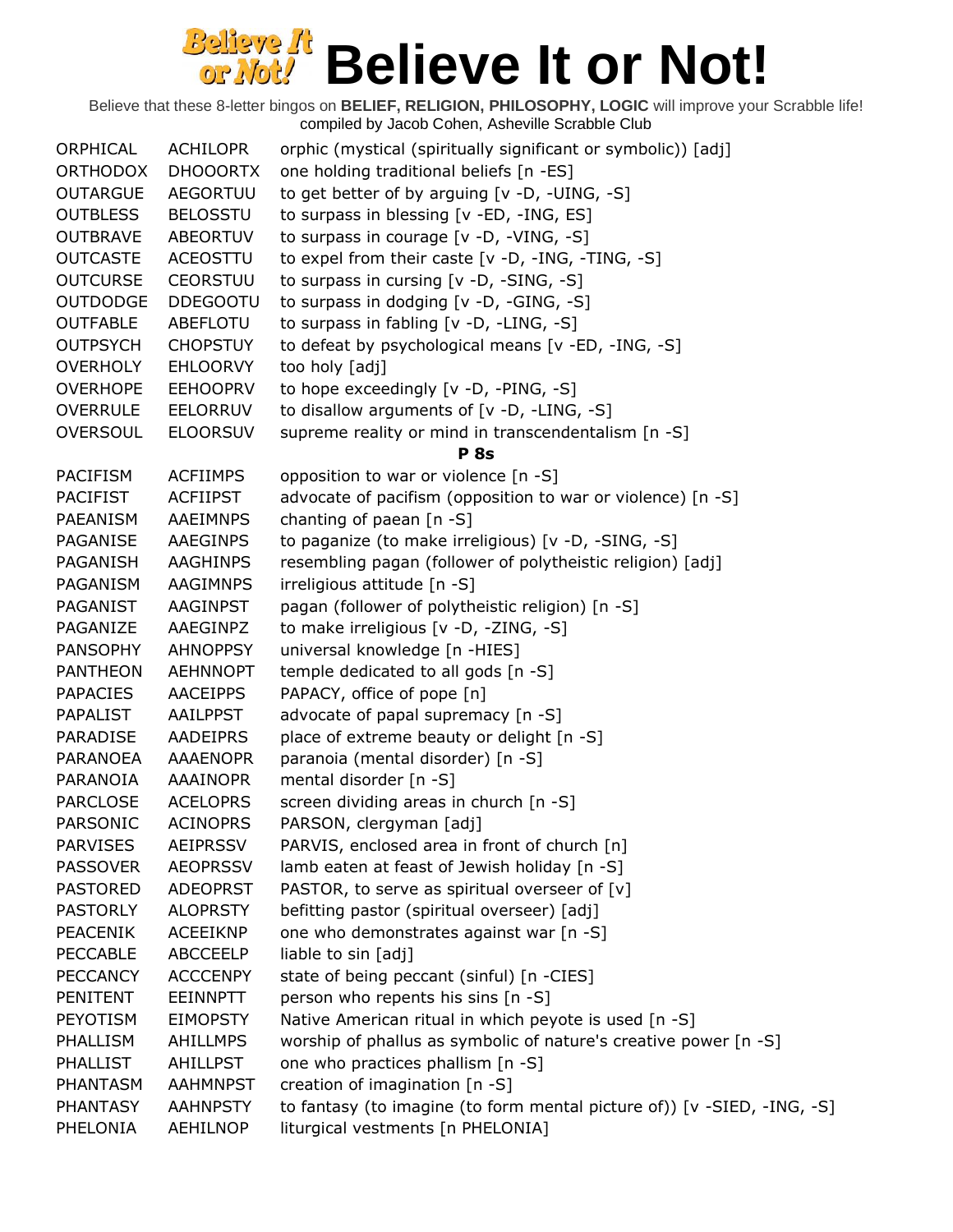| <b>PHENIXES</b> | <b>EEHINPSX</b> | PHENIX, phoenix (mythical bird) [n]                                            |
|-----------------|-----------------|--------------------------------------------------------------------------------|
| PISCINAL        | <b>ACIILNPS</b> | PISCINA, basin used in certain church ceremonies [adj]                         |
| <b>PISHOGUE</b> | <b>EGHIOPSU</b> | evil spell [n -S]                                                              |
| PIXIEISH        | <b>EHIIIPSX</b> | PIXIE, pixy (playfully mischievous fairy or elf) [adj]                         |
| <b>PLATONIC</b> | <b>ACILNOPT</b> | purely spiritual and free from sensual desire [adj]                            |
| <b>PLEDGEOR</b> | <b>DEEGLOPR</b> | pledger (one that pledges something) [n -S]                                    |
| <b>PLEDGING</b> | <b>DEGGILNP</b> | PLEDGE, to give as security for something borrowed [v]                         |
| <b>PLIGHTED</b> | <b>DEGHILPT</b> | PLIGHT, to promise or bind by solemn pledge [v]                                |
| <b>PLIGHTER</b> | <b>EGHILPRT</b> | one that plights (to promise or bind by solemn pledge) [n -S]                  |
| <b>PLUCKIER</b> | <b>CEIKLPRU</b> | PLUCKY, brave and spirited [adj]                                               |
| <b>PLUCKILY</b> | <b>CIKLLPUY</b> | PLUCKY, brave and spirited [adv]                                               |
| <b>POLEMIST</b> | <b>EILMOPST</b> | one who engages in polemics [n -S]                                             |
| <b>POLESTAR</b> | <b>AELOPRST</b> | guiding principle [n -S]                                                       |
| <b>PONTIFEX</b> | <b>EFINOPTX</b> | ancient Roman priest [n -FICES]                                                |
| <b>PONTIFIC</b> | <b>CFIINOPT</b> | pertaining to pope or bishop [adj]                                             |
| <b>POPELESS</b> | <b>EELOPPSS</b> | POPE, head of Roman Catholic Church [adj]                                      |
| <b>POPELIKE</b> | <b>EEIKLOPP</b> | POPE, head of Roman Catholic Church [adj]                                      |
| <b>POPULISM</b> | <b>ILMOPPSU</b> | populists' doctrines [n -S]                                                    |
| <b>POPULIST</b> | <b>ILOPPSTU</b> | member of party which represents common people [n -S]                          |
| <b>POTLACHE</b> | <b>ACEHLOPT</b> | potlach (ceremonial feast) [n -S]                                              |
| <b>POTLATCH</b> | <b>ACHLOPTT</b> | to hold ceremonial feast for [v -ED, -ING, -ES]                                |
| <b>PRAEFECT</b> | <b>ACEEFPRT</b> | prefect (ancient Roman official) [n -S]                                        |
| <b>PREACHED</b> | <b>ACDEEHPR</b> | PREACH, to advocate or recommend urgently [v]                                  |
| <b>PREACHER</b> | <b>ACEEHPRR</b> | one that preaches (to advocate or recommend urgently) [n -S]                   |
| <b>PREACHES</b> | <b>ACEEHPRS</b> | PREACH, to advocate or recommend urgently [v]                                  |
| <b>PREBLESS</b> | <b>BEELPRSS</b> | to bless beforehand [v -ED, -ING, -ES]                                         |
| PREDELLA        | <b>ADEELLPR</b> | base of altarpiece [n -S]                                                      |
| PRELATIC        | <b>ACEILPRT</b> | PRELATE, high-ranking clergyman [adj]                                          |
| PREMORAL        | <b>AELMOPRR</b> | preceding development of moral code [adj]                                      |
| <b>PRESAGER</b> | <b>AEEGPRRS</b> | one that presages (to foretell (to tell of or about in advance)) [n -S]        |
| <b>PRESUMER</b> | <b>EEMPRRSU</b> | one that presumes (to take for granted) [n -S]                                 |
| <b>PRETENCE</b> | <b>CEEENPRT</b> | pretense (act of pretending (to assume or display false appearance of)) [n -S] |
| <b>PRETENSE</b> | <b>EEENPRST</b> | act of pretending (to assume or display false appearance of) [n -S]            |
| <b>PREVISOR</b> | <b>EIOPRRSV</b> | one that previses (to foresee (to see in advance)) [n -S]                      |
| PRIEDIEU        | DEEIIPRU        | piece of furniture for kneeling on during prayer [n -S or -X]                  |
| <b>PRIESTED</b> | <b>DEEIPRST</b> | PRIEST, to ordain as priest (one authorized to perform religious rites) [v]    |
| PRIESTLY        | <b>EILPRSTY</b> | characteristic of or befitting priest [adj -LIER, -LIEST]                      |
| PRIGGERY        | <b>EGGIPRRY</b> | priggism (prim adherence to convention) [n -RIES]                              |
| PRIGGISM        | <b>GGIIMPRS</b> | prim adherence to convention [n -S]                                            |
| <b>PRIMUSES</b> | <b>EIMPRSSU</b> | PRIMUS, head bishop of Scotland [n]                                            |
| PRIORATE        | <b>AEIOPRRT</b> | office of prior (officer in monastery) [n -S]                                  |
| <b>PRIORESS</b> | <b>EIOPRRSS</b> | nun corresponding in rank to prior [n -ES]                                     |
| <b>PRIORIES</b> | <b>EIIOPRRS</b> | PRIORY, religious house [n]                                                    |
| PRODIGAL        | <b>ADGILOPR</b> | one who spends lavishly and foolishly [n -S]                                   |
| <b>PROFANER</b> | <b>AEFNOPRR</b> | one that profanes (to treat with irreverence or abuse) [n -S]                  |
| <b>PROMISEE</b> | <b>EEIMOPRS</b> | one who is promised something [n -S]                                           |
|                 |                 |                                                                                |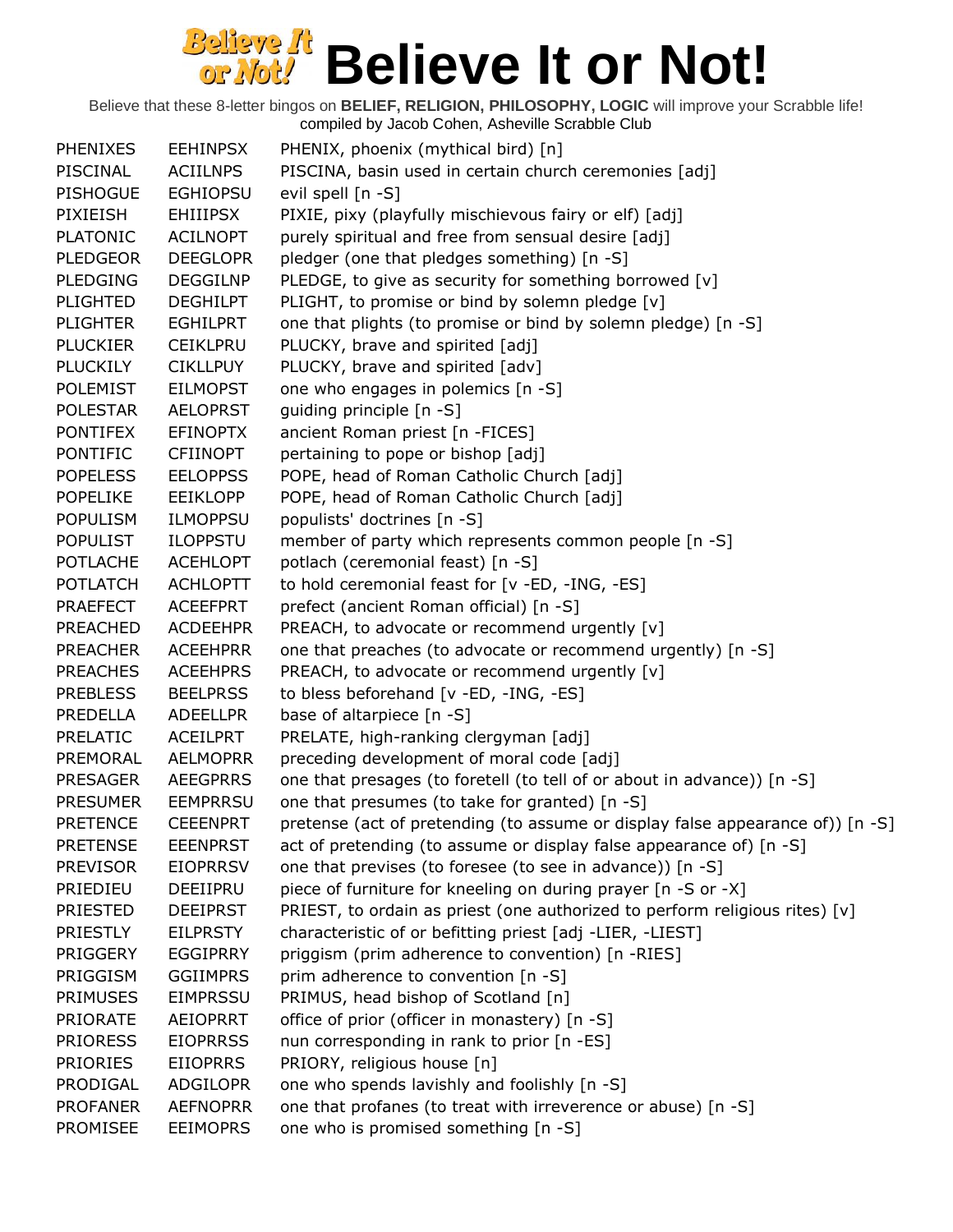| <b>PROMISER</b> | <b>EIMOPRRS</b> | promisor (one that promises (to make declaration of assurance)) $[n -S]$                           |
|-----------------|-----------------|----------------------------------------------------------------------------------------------------|
| <b>PROMISOR</b> | <b>IMOOPRRS</b> | one that promises (to make declaration of assurance) [n -S]                                        |
| <b>PROVABLE</b> | ABELOPRV        | PROVE, to establish truth or validity of [adj]                                                     |
| <b>PROVABLY</b> | <b>ABLOPRVY</b> | PROVE, to establish truth or validity of [adv]                                                     |
| <b>PRURIENT</b> | <b>EINPRRTU</b> | having lustful thoughts or desires [adj]                                                           |
| <b>PSALMING</b> | <b>AGILMNPS</b> | PSALM, to praise in psalms (sacred songs) [v]                                                      |
| <b>PSALMIST</b> | <b>AILMPSST</b> | writer of psalms [n -S]                                                                            |
| <b>PSALMODY</b> | <b>ADLMOPSY</b> | use of psalms in worship [n -DIES]                                                                 |
| PSILOCIN        | <b>CIILNOPS</b> | hallucinogenic drug [n -S]                                                                         |
| <b>PSYCHING</b> | <b>CGHINPSY</b> | PSYCH, to put into proper frame of mind [v]                                                        |
| <b>PSYCHISM</b> | <b>CHIMPSSY</b> | belief that there is fluid that animates all living beings [n -S]                                  |
| <b>PSYCHISM</b> | <b>CHIMPSSY</b> | belief that there is fluid that animates all living beings [n -S]                                  |
| PULPITAL        | AILLPPTU        | PULPIT, platform in church [adj]                                                                   |
| <b>PUNDITIC</b> | <b>CDIINPTU</b> | PUNDIT, Hindu scholar [adj]                                                                        |
| <b>PURIFIED</b> | DEFIIPRU        | PURIFY, to free from impurities [v]                                                                |
| <b>PURIFIER</b> | EFIIPRRU        | one that purifies (to free from impurities) [n -S]                                                 |
| <b>PURIFIES</b> | EFIIPRSU        | PURIFY, to free from impurities [v]                                                                |
| <b>PURISTIC</b> | <b>CIIPRSTU</b> | PURIST (one who practices purism (strict adherence to traditional correctness) [adj]               |
|                 |                 | Q 8s                                                                                               |
| QAWWALI         | AAILQWW         | style of Muslim music [n -S]                                                                       |
| QUACKERY        | <b>ACEKQRUY</b> | fraudulent practice [n -RIES]                                                                      |
| QUACKISH        | ACHIKQSU        | fraudulent [adj]                                                                                   |
| QUACKISM        | ACIKMQSU        | quackery (fraudulent practice) [n -S]                                                              |
| QUIDDITY        | <b>DDIIQTUY</b> | true nature of thing [n -TIES]                                                                     |
| QUIETISM        | EIIMQSTU        | form of religious mysticism [n -S]                                                                 |
| QUIETIST        | EIIQSTTU        | advocate of quietism (form of religious mysticism) [n -S]                                          |
| QUIETUDE        | DEEIQTUU        | state of tranquility [n -S]                                                                        |
|                 |                 | <b>R</b> 8s                                                                                        |
| RABBINIC        | ABBCIINR        | pertaining to rabbis (Jewish spiritual leader) [adj]                                               |
| <b>RAKEHELL</b> | <b>AEEHKLLR</b> | man lacking in moral restraint [n -S]                                                              |
| <b>REALNESS</b> | <b>AEELNRSS</b> | state of being real (having actual existence) [n -ES]                                              |
| <b>REANOINT</b> | <b>AEINNORT</b> | to anoint again [v -ED, -ING, -S]                                                                  |
| <b>REASONER</b> | <b>AEENORRS</b> | one that reasons (to derive inferences or conclusions from known or presumed facts) [n -S]         |
| <b>RECREANT</b> | <b>ACEENRRT</b> | coward (one who lacks courage (quality that enables one to face danger fearlessly; spirit)) [n -S] |
| <b>REFUTING</b> | <b>EFGINRTU</b> | REFUTE, to prove to be false or erroneous $[v]$                                                    |
| <b>REINVOKE</b> | <b>EEIKNORV</b> | to invoke again [v -D, -KING, -S]                                                                  |
| <b>RELIGION</b> | <b>EGIILNOR</b> | worship of god or supernatural [n -S]                                                              |
| <b>REORDAIN</b> | <b>ADEINORR</b> | to ordain again [v -ED, -ING, -S]                                                                  |
| <b>REPENTER</b> | <b>EEENPRRT</b> | one that repents (to feel remorse or self-reproach for past action) [n -S]                         |
| <b>RESPONSA</b> | <b>AENOPRSS</b> | written rabbinic decisions [n]                                                                     |
| <b>RETIRING</b> | EGIINRRT        | shy (timid (lacking courage or self-confidence)) [adj]                                             |
| <b>REVEREND</b> | <b>DEEENRRV</b> | clergyman $[n - S]$                                                                                |
| <b>REVERING</b> | EEGINRRV        | REVERE, to regard with great respect $[v]$                                                         |
| RIGHTISM        | <b>GHIIMRST</b> | conservative political philosophy [n -S]                                                           |
| <b>RIGHTIST</b> | <b>GHIIRSTT</b> | advocate of rightism (conservative political philosophy) [n -S]                                    |
| RIGORISM        | <b>GIIMORRS</b> | strictness or severity in conduct or attitude [n -S]                                               |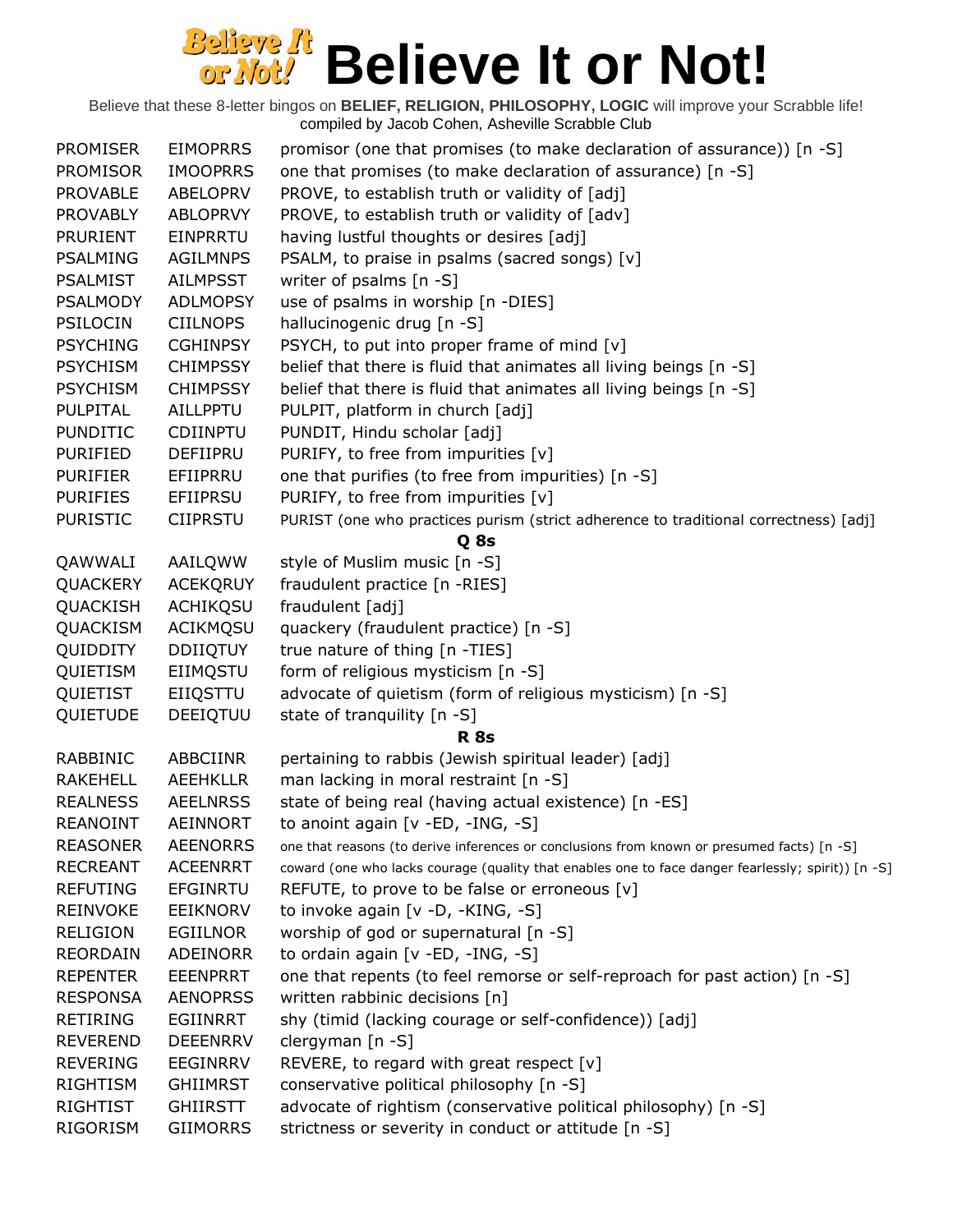| <b>RIGORIST</b> | <b>GIIORRST</b> | one that professes rigorism [n -S]                                                            |
|-----------------|-----------------|-----------------------------------------------------------------------------------------------|
| <b>ROSARIES</b> | <b>AEIORRSS</b> | ROSARY, series of prayers in Roman Catholic Church [n]                                        |
| <b>ROYALIST</b> | <b>AILORSTY</b> | supporter of monarch or monarchy [n -S]                                                       |
|                 |                 | S <sub>8s</sub>                                                                               |
| <b>SACREDER</b> | <b>ACDEERRS</b> | SACRED, holy (having divine nature or origin) [adj]                                           |
| <b>SACREDLY</b> | <b>ACDELRSY</b> | SACRED, holy (having divine nature or origin) [adv]                                           |
| <b>SACRISTY</b> | <b>ACIRSSTY</b> | room in which sacred vessels and vestments are kept [n -TIES]                                 |
| <b>SAGACITY</b> | <b>AACGISTY</b> | wisdom (power of true and right discernment) [n -TIES]                                        |
| <b>SAGEHOOD</b> | <b>ADEGHOOS</b> | state of being wise (having wisdom) [n -S]                                                    |
| <b>SAGENESS</b> | <b>AEEGNSSS</b> | wisdom (power of true and right discernment) [n -ES]                                          |
| SAMSARIC        | <b>AACIMRSS</b> | SAMSARA, cycle of birth, death, and rebirth in Buddhism [adj]                                 |
| <b>SAMSKARA</b> | <b>AAAKMRSS</b> | Hindu purification ceremony [n -S]                                                            |
| SANCTIFY        | <b>ACFINSTY</b> | to make holy (having divine nature or origin) [v -FIED, -ING, -FIES]                          |
| SANCTITY        | <b>ACINSTTY</b> | holiness (state of being holy (having divine nature or origin)) [n -TIES]                     |
| <b>SANENESS</b> | <b>AEENNSSS</b> | sanity (state of being sane (mentally sound)) [n -ES]                                         |
| SANGRAIL        | AAGILNRS        | legendary cup used by Christ at Last Supper [n -S]                                            |
| SANGREAL        | <b>AAEGLNRS</b> | sangrail (legendary cup used by Christ at Last Supper) [n -S]                                 |
| <b>SANITIES</b> | AEIINSST        | SANITY, state of being sane (mentally sound) [n]                                              |
| SANNYASI        | AAINNSSY        | Hindu monk [n -S]                                                                             |
| SANTERIA        | AAEINRST        | religion of Caribbean region [n -S]                                                           |
| <b>SAPIENCE</b> | <b>ACEEINPS</b> | wisdom (power of true and right discernment) [n -S]                                           |
| <b>SAPIENCY</b> | <b>ACEINPSY</b> | sapience (wisdom (power of true and right discernment)) [n -CIES]                             |
| <b>SATANISM</b> | AAIMNSST        | worship of powers of evil [n -S]                                                              |
| <b>SATANIST</b> | AAINSSTT        | one who practices satanism [n -S]                                                             |
| <b>SCAPULAR</b> | <b>AACLPRSU</b> | sleeveless outer garment worn by monks [n -S]                                                 |
| <b>SCATTIER</b> | <b>ACEIRSTT</b> | SCATTY, crazy (insane (mentally unsound)) [adj]                                               |
| <b>SCATTILY</b> | <b>ACILSTTY</b> | SCATTY, crazy (insane (mentally unsound)) [adv]                                               |
| <b>SCHIZOID</b> | <b>CDHIIOSZ</b> | person affected with type of psychotic disorder [n -S]                                        |
| <b>SECONDED</b> | <b>CDDEENOS</b> | SECOND, to give support or encouragement to [v]                                               |
| <b>SECONDER</b> | <b>CDEENORS</b> | one that seconds (to give support or encouragement to) [n -S]                                 |
| SEDILIUM        | DEIILMSU        | sedile (one of seats in church for use of officiating clergy) [n -IA]                         |
| <b>SEMINARY</b> | <b>AEIMNRSY</b> | school for training of priests, ministers, or rabbis [n -RIES]                                |
| <b>SEMIOTIC</b> | <b>CEIIMOST</b> | general theory of signs and symbolism [n -S]                                                  |
| <b>SEMITIST</b> | <b>EIIMSSTT</b> | one who favors Jewish interests [n -S]                                                        |
| <b>SEQUITUR</b> | <b>EIQRSTUU</b> | conclusion of inference [n -S]                                                                |
| <b>SERMONIC</b> | <b>CEIMNORS</b> | SERMON, religious discourse [adj]                                                             |
| <b>SHAHADAH</b> | <b>AAADHHHS</b> | shahada (Muslim profession of faith) [n -S]                                                   |
| SHAMANIC        | <b>AACHIMNS</b> | SHAMAN, medicine man among certain Native Americans [adj]                                     |
| <b>SHAMMASH</b> | <b>AAHHMMSS</b> | shammes (minor official of synagogue) [n -IM]                                                 |
| SHAMMING        | <b>AGHIMMNS</b> | SHAM, to feign (to pretend (to assume or display false appearance of)) $[v]$                  |
| <b>SHAMOSIM</b> | AHIMMOSS        | SHAMAS, shammes (minor official of synagogue) [n] / SHAMES, shammes [n] / SHAMOS, shammes [n] |
| <b>SHOFROTH</b> | <b>FHHOORST</b> | SHOFAR, ram's-horn trumpet blown in certain Jewish rituals [n]                                |
| <b>SHRINING</b> | <b>GHIINNRS</b> | SHRINE, to place in shrine (receptacle for sacred relics) [v]                                 |
| <b>SIBYLLIC</b> | <b>BCIILLSY</b> | SIBYL, female prophet (one who predicts) [adj]                                                |
| SIDDURIM        | <b>DDIIMRSU</b> | SIDDUR, Jewish prayer book [n]                                                                |
| SIDESMAN        | ADEIMNSS        |                                                                                               |
|                 |                 | lay assistant at Anglican church [n -MEN]                                                     |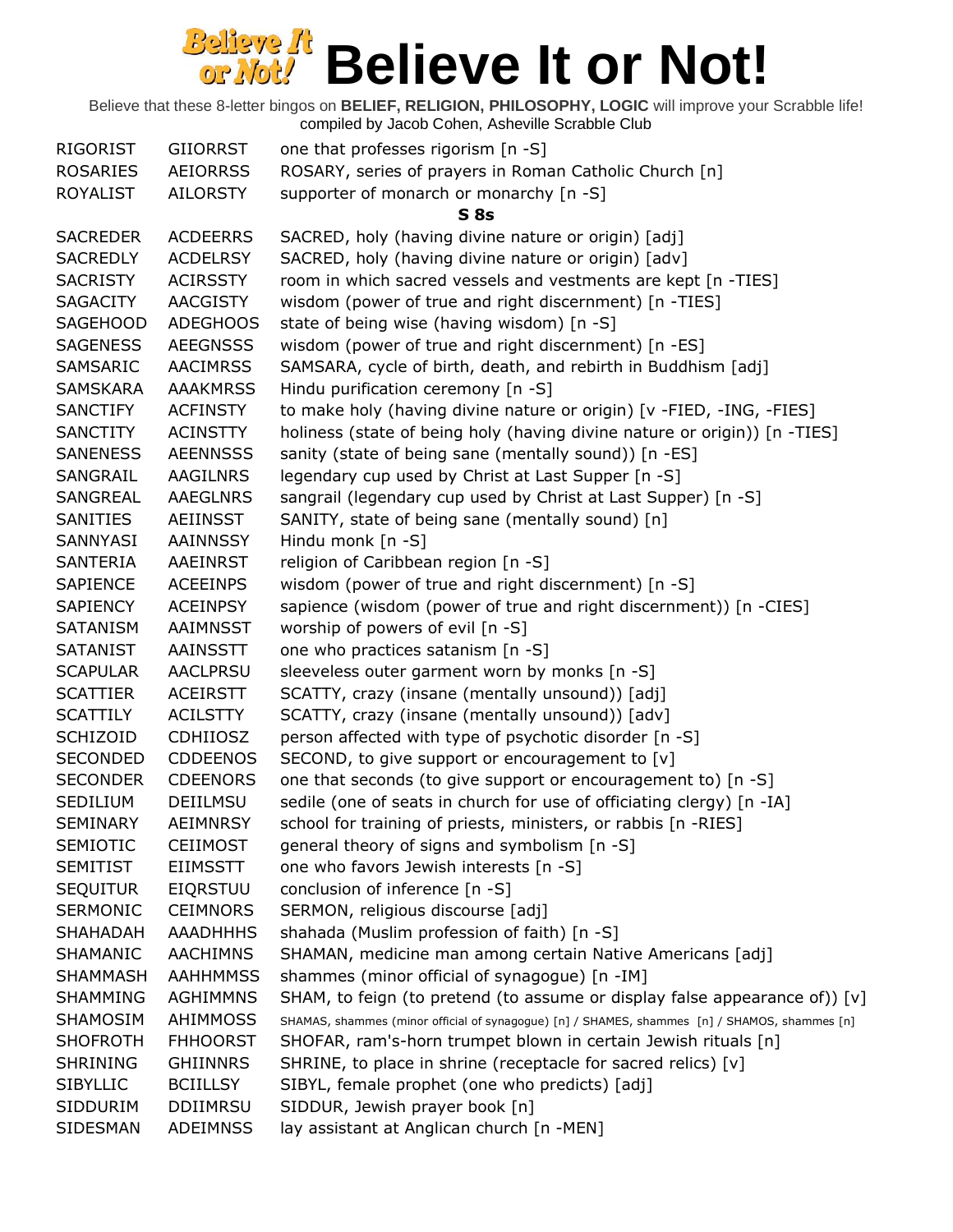| SIMONIAC        | <b>ACIIMNOS</b> | one who practices simony [n -S]                                       |
|-----------------|-----------------|-----------------------------------------------------------------------|
| <b>SIMONIES</b> | <b>EIIMNOSS</b> | SIMONY, buying or selling of church office [n]                        |
| SIMONIST        | IIMNOSST        | simoniac (one who practices simony) [n -S]                            |
| <b>SLEAZOID</b> | ADEILOSZ        | person of low morals or character [n -S]                              |
| SOLARISM        | <b>AILMORSS</b> | interpretation of folk tales as concepts of nature of sun [n -S]      |
| <b>SOLEMNER</b> | <b>EELMNORS</b> | SOLEMN, serious (thoughtful or subdued in appearance or manner) [adj] |
| <b>SOLEMNLY</b> | <b>ELLMNOSY</b> | SOLEMN, serious (thoughtful or subdued in appearance or manner) [adv] |
| <b>SORCERER</b> | <b>CEEORRRS</b> | one who practices sorcery [n -S]                                      |
| <b>SOULLESS</b> | <b>ELLOSSSU</b> | SOUL, spiritual aspect of human beings [adj]                          |
| <b>SOULLIKE</b> | <b>EIKLLOSU</b> | SOUL, spiritual aspect of human beings [adj]                          |
| <b>SOVRANLY</b> | <b>ALNORSVY</b> | supremely [adv]                                                       |
| <b>SPECIOUS</b> | <b>CEIOPSSU</b> | having false look of truth or authenticity [adj]                      |
| <b>SPECTRAL</b> | <b>ACELPRST</b> | resembling specter (visible disembodied spirit) [adj]                 |
| <b>SPHINGES</b> | <b>EGHINPSS</b> | SPHINX, monster in Egyptian mythology [n]                             |
| <b>SPHINXES</b> | <b>EHINPSSX</b> | SPHINX, monster in Egyptian mythology [n]                             |
| <b>SPIRITUS</b> | <b>IIPRSSTU</b> | spirit [n SPIRITUS]                                                   |
| SPUNKIER        | <b>EIKNPRSU</b> | SPUNKY, plucky (brave and spirited) [adj]                             |
| <b>SPUNKILY</b> | <b>IKLNPSUY</b> | SPUNKY, plucky (brave and spirited) [adv]                             |
| <b>STOICISM</b> | <b>CIIMOSST</b> | indifference to pleasure or pain [n -S]                               |
| <b>SUBABBOT</b> | ABBBOSTU        | subordinate abbot [n -S]                                              |
| <b>SUBVICAR</b> | ABCIRSUV        | subordinate vicar [n -S]                                              |
| <b>SUCCUBUS</b> | <b>BCCSSUUU</b> | female demon (evil spirit) [n -ES or -BI]                             |
| <b>SUPERMAN</b> | <b>AEMNPRSU</b> | hypothetical superior man [n -MEN]                                    |
| <b>SUPPOSAL</b> | <b>ALOPPSSU</b> | something supposed [n -S]                                             |
| <b>SUPPOSER</b> | <b>EOPPRSSU</b> | one that supposes (to assume to be true) [n -S]                       |
| <b>SUPREMER</b> | <b>EEMPRRSU</b> | SUPREME, highest in power or authority [adj]                          |
| <b>SURPLICE</b> | <b>CEILPRSU</b> | loose-fitting vestment [n -S]                                         |
| <b>SYNECTIC</b> | <b>CCEINSTY</b> | pertaining to system of problem solving [adj]                         |
|                 |                 | <b>T</b> 8s                                                           |
| <b>TALEYSIM</b> | <b>AEILMSTY</b> | TALLITH, Jewish prayer shawl [n]                                      |
| <b>TALISMAN</b> | AAILMNST        | object believed to possess magical powers [n -S]                      |
| <b>TALLISES</b> | <b>AEILLSST</b> | TALLIS, tallith (Jewish prayer shawl) [n]                             |
| <b>TALLISIM</b> | <b>AIILLMST</b> | TALLIS, tallith (Jewish prayer shawl) [n]                             |
| <b>TALLITIM</b> | AIILLMTT        | TALLIT, tallith (Jewish prayer shawl) [n]                             |
| <b>TALLITOT</b> | <b>AILLOTTT</b> | TALLIT, tallith (Jewish prayer shawl) [n]                             |
| <b>TALMUDIC</b> | ACDILMTU        | pertaining to body of Jewish civil and religious law [adj]            |
| <b>TANTRISM</b> | <b>AIMNRSTT</b> | school of Buddhism incorporating Hindu and pagan elements [n -S]      |
| <b>TANTRIST</b> | <b>AINRSTTT</b> | adherent of tantrism $[n - S]$                                        |
| <b>TARBOOSH</b> | <b>ABHOORST</b> | cap worn by Muslim men [n -ES]                                        |
| <b>TEACHING</b> | <b>ACEGHINT</b> | doctrine (belief or set of beliefs taught or advocated) [n -S]        |
| <b>TEFILLIN</b> | <b>EFIILLNT</b> | phylacteries worn by Jews [n]                                         |
| <b>TEMPTING</b> | <b>EGIMNPTT</b> | TEMPT, to entice to commit unwise or immoral act $[v]$                |
| <b>TENDENCY</b> | <b>CDEENNTY</b> | inclination to act or think in particular way [n -CIES]               |
| <b>TENEBRAE</b> | ABEEENRT        | religious service [n]                                                 |
| <b>TEOCALLI</b> | <b>ACEILLOT</b> | Aztec temple [n -S]                                                   |
| <b>TERAPHIM</b> | AEHIMPRT        | TERAPH, image of Semitic household god [n]                            |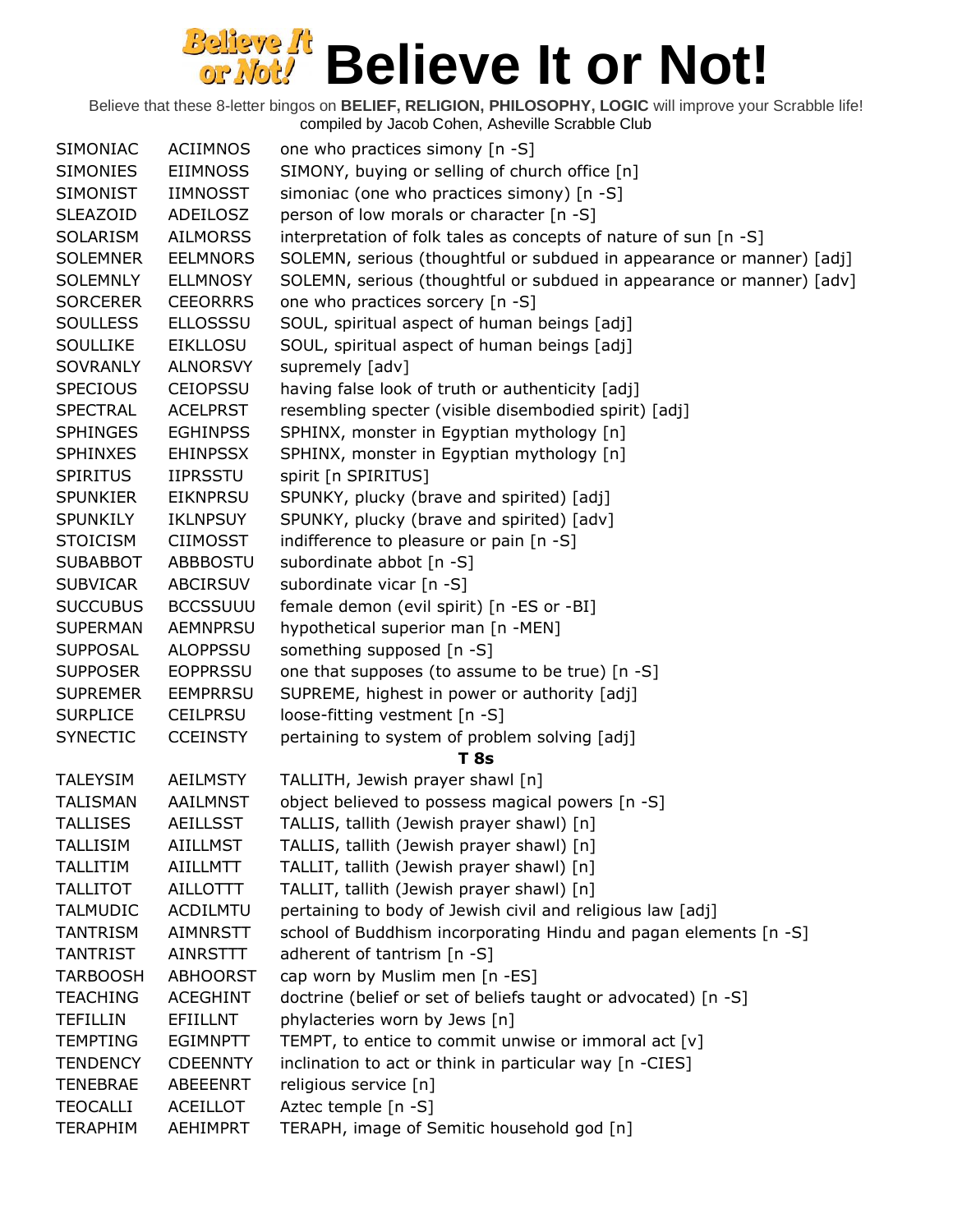Believe that these 8-letter bingos on **BELIEF, RELIGION, PHILOSOPHY, LOGIC** will improve your Scrabble life!

compiled by Jacob Cohen, Asheville Scrabble Club

| <b>TEXTUARY</b> | <b>AERTTUXY</b> | specialist in study of Scriptures [n -RIES]                                                          |
|-----------------|-----------------|------------------------------------------------------------------------------------------------------|
| <b>THANATOS</b> | <b>AAHNOSTT</b> | instinctual desire for death [n -ES]                                                                 |
| <b>THEARCHY</b> | <b>ACEHHRTY</b> | rule by god [n -HIES]                                                                                |
| <b>THEISTIC</b> | <b>CEHIISTT</b> | THEIST, one who believes in existence of god [adj]                                                   |
| <b>THEOCRAT</b> | <b>ACEHORTT</b> | person who rules as representative of god [n -S]                                                     |
| <b>THEODICY</b> | <b>CDEHIOTY</b> | defense of God's goodness in respect to existence of evil [n -CIES]                                  |
| <b>THEOGONY</b> | <b>EGHNOOTY</b> | account of origin of gods [n -NIES]                                                                  |
| <b>THEOLOGY</b> | <b>EGHLOOTY</b> | study of religion [n -GIES]                                                                          |
| <b>THEONOMY</b> | <b>EHMNOOTY</b> | rule by god [n -MIES]                                                                                |
| <b>THEORIES</b> | <b>EEHIORST</b> | THEORY, group of propositions used to explain class of phenomena [n]                                 |
| <b>THEORISE</b> | <b>EEHIORST</b> | to theorize (to form theories) [v -D, -SING, -S]                                                     |
| <b>THEORIST</b> | <b>EHIORSTT</b> | one that theorizes (to form theories) [n -S]                                                         |
| <b>THEORIZE</b> | <b>EEHIORTZ</b> | to form theories [v -D, -ZING, -S]                                                                   |
| <b>THETICAL</b> | <b>ACEHILTT</b> | thetic (arbitrary (based on random choice or personal whim, rather than any reason or system)) [adj] |
| <b>THEURGIC</b> | <b>CEGHIRTU</b> | THEURGY, divine intervention in human affairs [adj]                                                  |
| <b>THINKING</b> | <b>GHIIKNNT</b> | opinion or judgment [n -S] / THINK, to formulate in mind [v]                                         |
| <b>THURIBLE</b> | <b>BEHILRTU</b> | censer (vessel for burning incense) [n -S]                                                           |
| <b>THURIFER</b> | EFHIRRTU        | one who carries thurible in religious ceremony [n -S]                                                |
| TIMIDEST        | <b>DEIIMSTT</b> | TIMID, lacking courage or self-confidence [adj]                                                      |
| <b>TIMIDITY</b> | <b>DIIIMTTY</b> | quality of being timid (lacking courage or self-confidence) [n -TIES]                                |
| <b>TITHABLE</b> | ABEHILTT        | subject to payment of tithes [adj]                                                                   |
| <b>TITHINGS</b> | <b>GHIINSTT</b> | TITHING, act of levying tithes [n]                                                                   |
| <b>TOLERATE</b> | AEELORTT        | to allow without active opposition [v -D, -TING, -S]                                                 |
| <b>TOTALISM</b> | <b>AILMOSTT</b> | centralized control by autocratic authority [n -S]                                                   |
| <b>TOTALIST</b> | <b>AILOSTTT</b> | one who tends to regard things as unified whole [n -S]                                               |
| <b>TOTEMISM</b> | <b>EIMMOSTT</b> | system of tribal division according to totems [n -S]                                                 |
| <b>TOTEMIST</b> | <b>EIMOSTTT</b> | specialist in totemism [n -S]                                                                        |
| <b>TRACTATE</b> | <b>AACERTTT</b> | treatise (formal and systematic written account of subject) [n -S]                                   |
| <b>TRADITOR</b> | ADIORRTT        | traitor among early Christians [n -ES]                                                               |
| <b>TRANSEPT</b> | <b>AENPRSTT</b> | major transverse part of body of church [n -S]                                                       |
| <b>TREATISE</b> | <b>AEEIRSTT</b> | formal and systematic written account of subject [n -S]                                              |
| <b>TRIFORIA</b> | AFIIORRT        | galleries in church [n]                                                                              |
| <b>TROLLISH</b> | <b>HILLORST</b> | resembling troll (mythological dwarf) [adj]                                                          |
| <b>TRUISTIC</b> | <b>CIIRSTTU</b> | TRUISM, obvious truth [adj]                                                                          |
| <b>TRUTHFUL</b> | <b>FHLRTTUU</b> | telling truth [adj]                                                                                  |
| <b>TURBANED</b> | <b>ABDENRTU</b> | TURBAN, head covering worn by Muslims [adj]                                                          |
| <b>TZEDAKAH</b> | AADEHKTZ        | charitable giving as moral obligation among Jews [n -S]                                              |
| <b>TZITZITH</b> | <b>HIITTTZZ</b> | zizith (tassels on four corners of Jewish prayer shawl) [n]<br><b>U</b> 8s                           |
| <b>ULTRAISM</b> | <b>AILMRSTU</b> | advocacy of extreme measures [n -S]                                                                  |
| <b>ULTRAIST</b> | AILRSTTU        | advocate of extreme measures [n -S]                                                                  |
| <b>UNAGREED</b> | ADEEGNRU        | not agreed (to have same opinion) [adj]                                                              |
| <b>UNANELED</b> | ADEELNNU        | not having received sacrament of anointing of sick [adj]                                             |
| <b>UNATONED</b> | ADENNOTU        | not atoned (to make amends or reparation) [adj]                                                      |
| <b>UNBELIEF</b> | <b>BEEFILNU</b> | lack of belief [n -S]                                                                                |
| <b>UNCHASTE</b> | <b>ACEHNSTU</b> | CHASTE, morally pure [adj -R, -ST]                                                                   |
|                 |                 |                                                                                                      |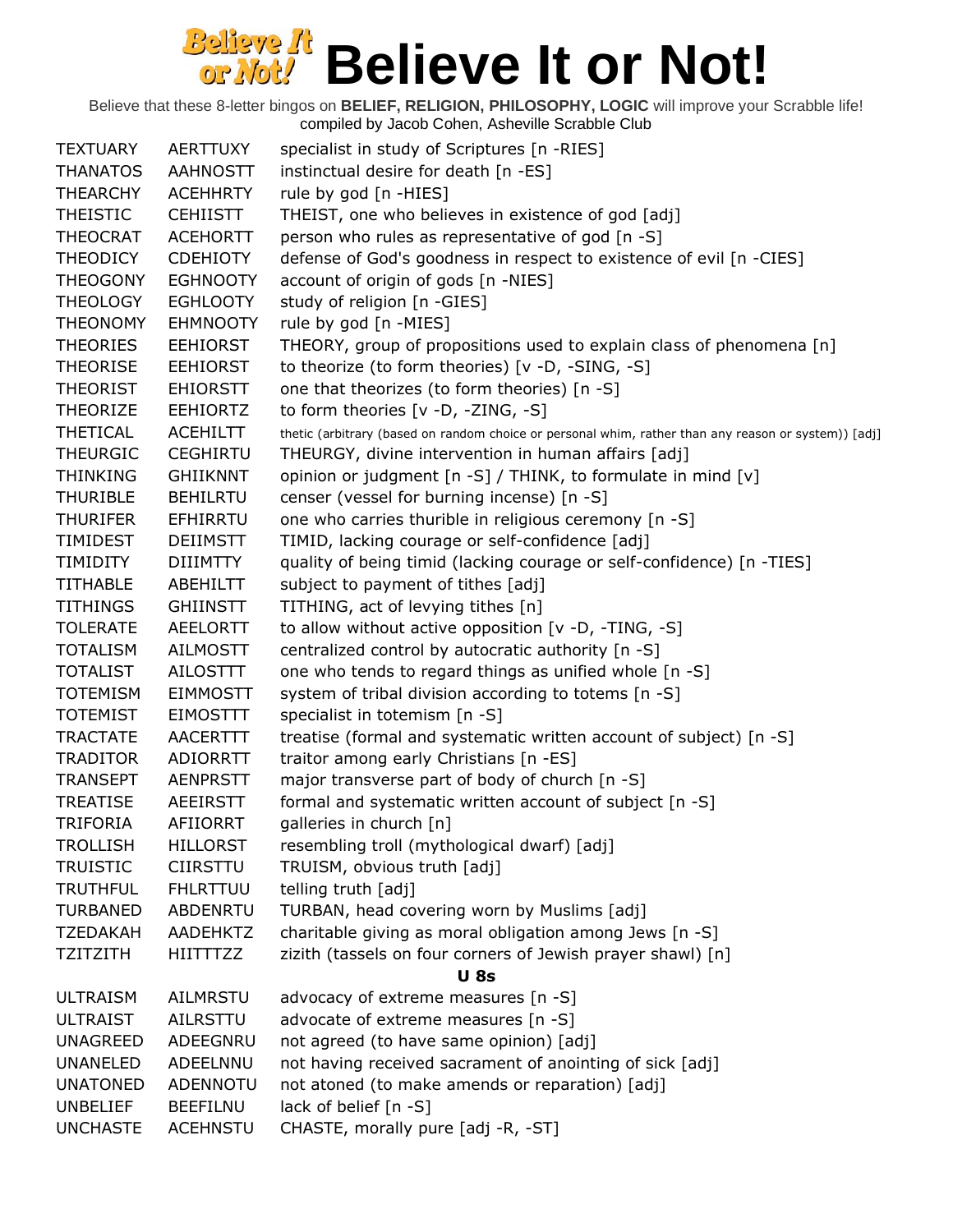| <b>UNCHURCH</b> | <b>CCHHNRUU</b> | to expel from church [v -ED, -ING, -ES]                                                |
|-----------------|-----------------|----------------------------------------------------------------------------------------|
| <b>UNCURSED</b> | CDENRSUU        | CURSED, wicked (evil (morally bad)) [adj]                                              |
| <b>UNDARING</b> | ADGINNRU        | not daring (to have necessary courage) [adj]                                           |
| <b>UNDENIED</b> | <b>DDEEINNU</b> | not denied (to declare to be untrue) [adj]                                             |
| <b>UNDERGOD</b> | <b>DDEGNORU</b> | lesser god [n -S]                                                                      |
| <b>UNDEVOUT</b> | <b>DENOTUUV</b> | DEVOUT, pious (marked by religious reverence) [adj]                                    |
| <b>UNHOLIER</b> | EHILNORU        | UNHOLY, HOLY, having divine nature or origin [adj]                                     |
| <b>UNHOLILY</b> | <b>HILLNOUY</b> | not holily (in holy (having divine nature or origin) manner) [adv]                     |
| <b>UNKOSHER</b> | <b>EHKNORSU</b> | KOSHER, to make fit to be eaten according to Jewish dietary laws [adj]                 |
| <b>UNMANFUL</b> | AFLMNNUU        | not manful (courageous) [adj]                                                          |
| <b>UNMANNED</b> | ADEMNNNU        | UNMAN, to deprive of courage [v]                                                       |
| <b>UNPROVED</b> | <b>DENOPRUV</b> | PROVE, to establish truth or validity of [adj]                                         |
| <b>UNPROVEN</b> | <b>ENNOPRUV</b> | PROVE, to establish truth or validity of [adj]                                         |
| <b>UNREALLY</b> | AELLNRUY        | not really (actually (existing in fact)) [adv]                                         |
| <b>UNTRUEST</b> | <b>ENRSTTUU</b> | UNTRUE, TRUE, consistent with fact or reality [adj]                                    |
| <b>UNTRUSTY</b> | <b>NRSTTUUY</b> | not trusty (worthy of trust) [adj]                                                     |
| <b>UNWISDOM</b> | <b>DIMNOSUW</b> |                                                                                        |
|                 |                 | lack of wisdom [n -S]                                                                  |
| <b>UNWISEST</b> | <b>EINSSTUW</b> | UNWISE, WISE, having wisdom [adj]                                                      |
| <b>UNWISHES</b> | <b>EHINSSUW</b> | UNWISH, to cease to wish for [v]                                                       |
| <b>URAEUSES</b> | <b>AEERSSUU</b> | URAEUS, figure of sacred serpent on headdress of ancient Egyptian rulers [n]           |
|                 |                 | <b>V 8s</b>                                                                            |
| VALIANCE        | <b>AACEILNV</b> | valor (courage (quality that enables one to face danger fearlessly; spirit)) [n -S]    |
| VALIANCY        | <b>AACILNVY</b> | valor (courage (quality that enables one to face danger fearlessly; spirit)) [n -CIES] |
| VALIDATE        | <b>AADEILTV</b> | to give legal force to [v -D, -TING, -S]                                               |
| <b>VALIDITY</b> | <b>ADIILTVY</b> | quality or state of being valid [n -TIES]                                              |
| VALKYRIE        | AEIKLRVY        | maiden in Norse mythology [n -S]                                                       |
| <b>VALOROUS</b> | <b>ALOORSUV</b> | courageous [adj]                                                                       |
| VATICIDE        | <b>ACDEIITV</b> | killing of prophet [n -S]                                                              |
| VEGANISM        | <b>AEGIMNSV</b> | practice of eating only plant products [n -S]                                          |
| <b>VEGETIST</b> | <b>EEGISTTV</b> | one that eats only plant products [n -S]                                               |
| VENIALLY        | <b>AEILLNVY</b> | VENIAL, easily excused or forgiven [adv]                                               |
| <b>VERACITY</b> | <b>ACEIRTVY</b> | conformity to truth [n -TIES]                                                          |
| <b>VERECUND</b> | <b>CDEENRUV</b> | shy (timid (lacking courage or self-confidence)) [adj]                                 |
| <b>VERITIES</b> | <b>EEIIRSTV</b> | VERITY, truth (conformity to fact or reality) [n]                                      |
| <b>VERNACLE</b> | <b>ACEELNRV</b> | vernicle (veronica (handkerchief bearing image of Christ's face)) [n -S]               |
| <b>VERNICLE</b> | <b>CEEILNRV</b> | veronica (handkerchief bearing image of Christ's face) [n -S]                          |
| <b>VERONICA</b> | <b>ACEINORV</b> | handkerchief bearing image of Christ's face [n -S]                                     |
| <b>VESPERAL</b> | <b>AEELPRSV</b> | covering for altar cloth [n -S]                                                        |
| <b>VESTALLY</b> | <b>AELLSTVY</b> | chastely (morally pure) [adv]                                                          |
| <b>VESTMENT</b> | <b>EEMNSTTV</b> | one of ceremonial garments of clergy [n -S]                                            |
| VICARAGE        | AACEGIRV        | office of vicar (church official) [n -S]                                               |
| <b>VICARATE</b> | <b>AACEIRTV</b> | vicarage (office of vicar (church official)) [n -S]                                    |
| VICARIAL        | AACIILRV        | pertaining to vicar (church official) [adj]                                            |
| <b>VICELESS</b> | <b>CEEILSSV</b> | having no immoral habits [adj]                                                         |
| <b>VIEWLESS</b> | <b>EEILSSVW</b> | having no opinions [adj]                                                               |
| <b>VILENESS</b> | <b>EEILNSSV</b> | state of being vile (morally despicable or physically repulsive) [n -ES]               |